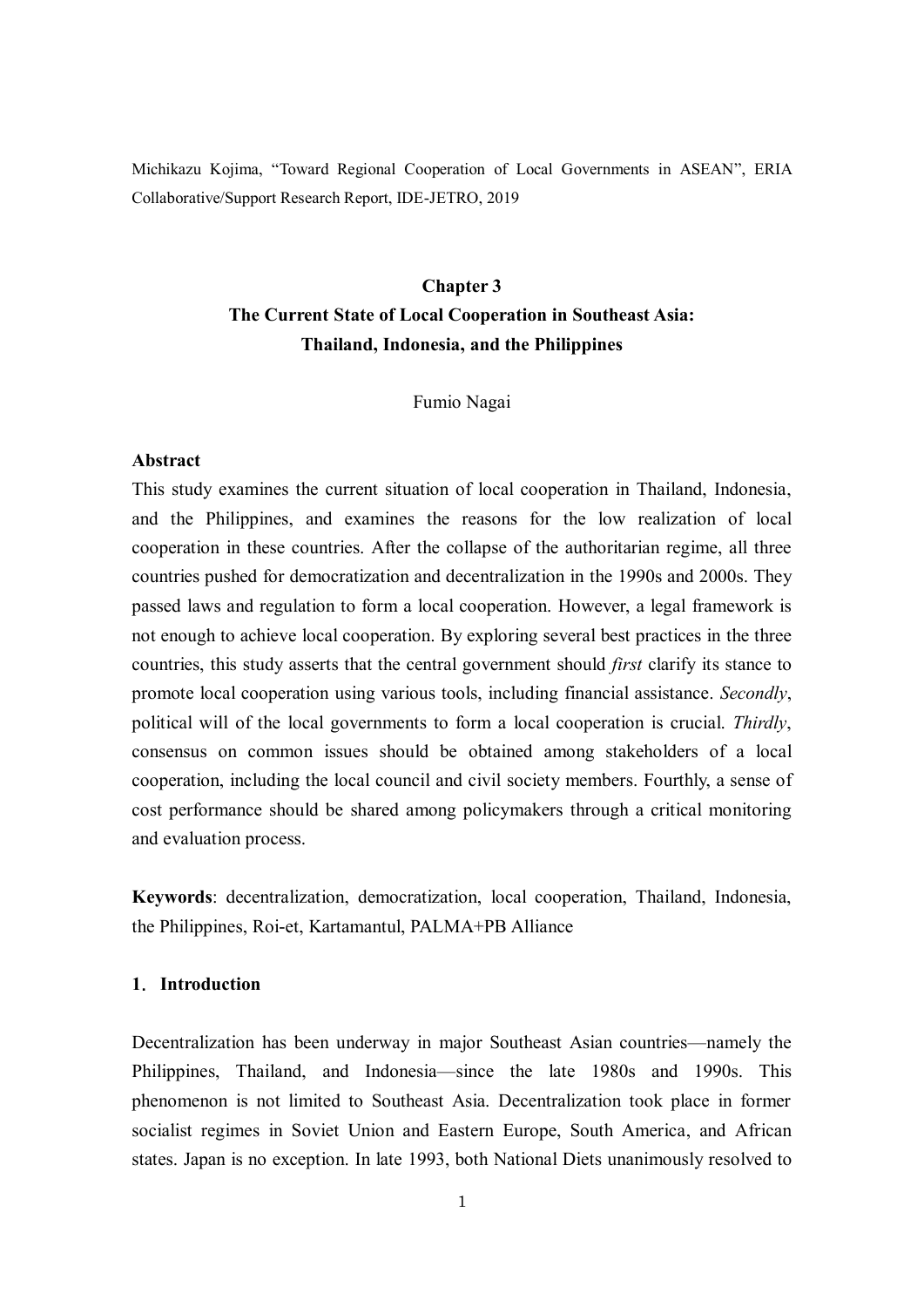promote decentralization under the non-LDP government led by Morihiro Hosokawa. The next government led by Tomiichi Murayama passed the Act of decentralization promotion. After four recommendations from the Decentralization Promotion Committee, the Comprehensive Decentralization Law was resolved in 1999. This changed 435 Acts, including the abolishment of the delegated functions.

Decentralization did not simultaneously happen by co-incidence. It was the result of various mixed factors. The end of the Cold War weakened the legitimacy of the centralization model in former communist regimes. Democratization raised the repercussion of promoting political participation at grass-root levels. New liberalism prevailed as a reaction to welfare states not only in developed countries, but also in developing countries. Supply of social services by local governments increased. In some cases, decentralization is considered as a standard to realize a "small government," and in other cases, to enrich social policies. In this sense, Southeast Asia is no exception: decentralization, beginning in the 1990s, was implemented as a democratization strategy after the collapse of the authoritarian regime and was deeply related with new liberalism and welfare state.

After the decentralization process ended, quality of public service delivery and its effectiveness became the focus. Introduction of the so-called New Public Management (NPM), local cooperation, and local mergers may be considered as symptoms of this change. In Japan, the "great amalgamation in the Heisei Era" and promotion of local cooperation in resisting the amalgamation to some extent can be considered in the same context. Local cooperation schemes have been utilized in many varieties depending not only on the Local Autonomy Act but also other acts, even informal ones.

However, when we examine the current situation of local governance in Southeast Asia, we come to understand that there are very few cases of local cooperation and local amalgamation. For instance, there is no formal local cooperation with a juridical personality in Thailand. There exists formal local cooperation in the Philippines and Indonesia, but local cooperation seems to be unpopular unlike in Japan. Moreover, cases of local amalgamation are very few: there are only three cases in Thailand, two cases in the Philippines, and no case in Indonesia.

Why is local cooperation so unpopular in the major Southeast Asian countries? Is this because the individual local government functions adequately and, thus, there is no need for local cooperation; or because the local government is not expected to play a significant role in the delivery of public service?

This study is answers the above questions by reviewing current local governance and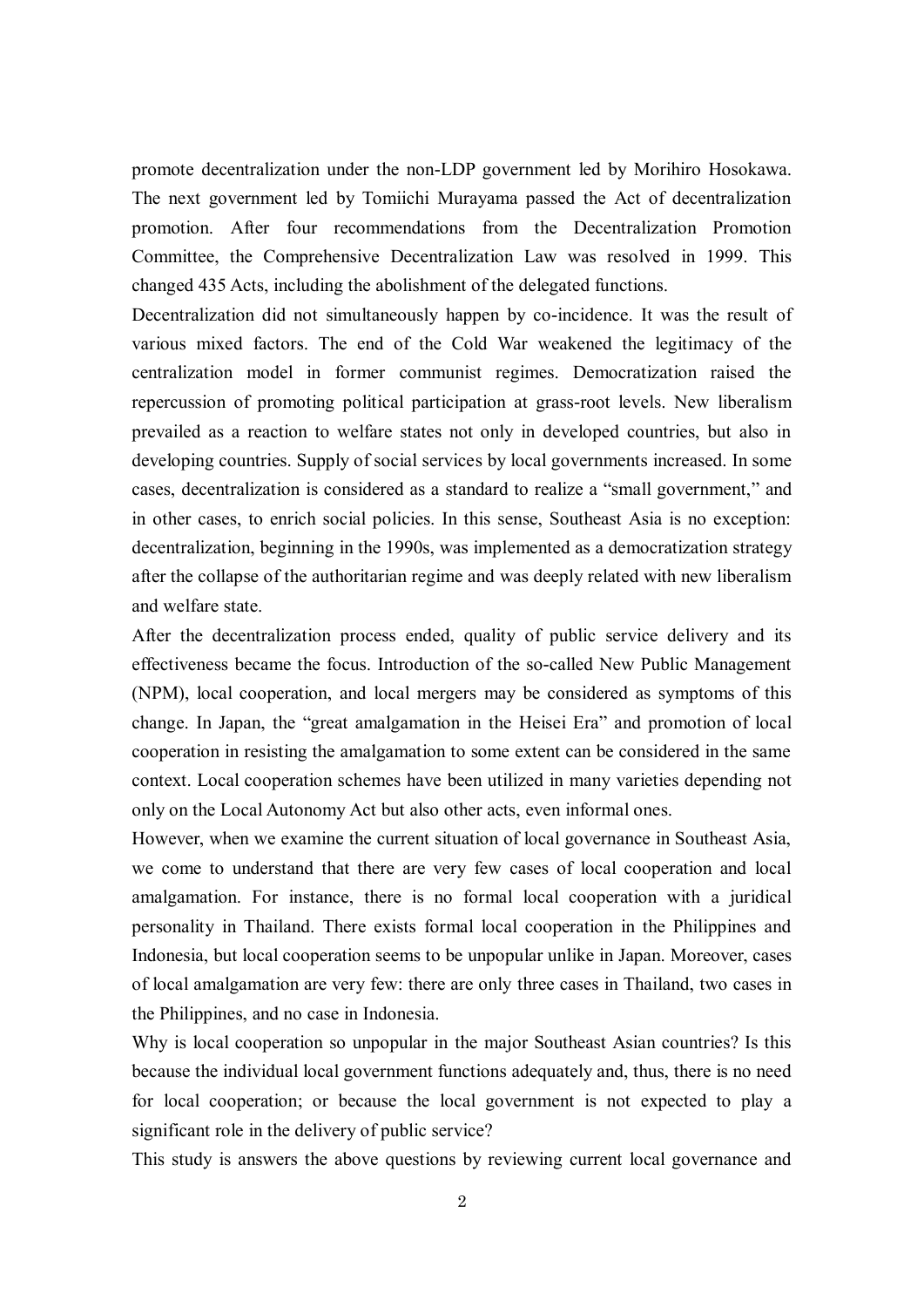decentralization.<sup>i</sup>

This study is composed as follows. Section 2 briefly examines local cooperation. Sections 3 to 5 deals with the current situation and challenges of local cooperation in Thailand, Indonesia, and the Philippines. In each country-focused study, best practices are introduced to show the possibilities and limitations of local cooperation within the current context. Section 6 summarizes the argument on local cooperation and presents recommendations.

## **2**.**Theoretical Overview**

Toshio Kamo, who compared local amalgamation and local cooperation from an international perspective, mentions that socio-economic transformation in the past several decades triggered several reconsiderations. These include the scale and capability of the local government, central-local relationship, role of public and private sectors, organizational and managerial reform in the local government, and, even, the relationship between local government and citizens (Kamo 2010: 1-2). According to Kamo, the number and size of local governments in developed countries turned out to be diverse as a result. He classifies them into three patterns: (1) amalgamation and integration type (Japan's great amalgamation in the Heisei Era and Denmark), (2) autonomous and associational type (such as in France), and (3) hybrid type (such as in Finland).

Kamo's analysis, pursued by Page and Goldsmith as well as Hesse and Sharp, is based on examining local governance in Western countries. Page and Goldsmith classify unitary states in Western countries into two categories: North and Central European type, and Southern European type. Local governments in North and Central Europe depend on formal access to the central government mainly through local government associations, though they are endowed with broader functions and their own jurisdictions. However, local governments in Southern Europe possess a more direct and informal access to the central government, though they are, in many cases, small due to the supervision of the central government and limited financial resources (Page and Goldsmith 2010: 1). Hesse and Sharpe present three types. The first is Franco-Napoleonic, where local governments enjoy a political rather than functional constitutional basis. The second is Anglican, where local governments enjoy high autonomy, though they have statutory but no constitutional basis. The third is Northern and Central European, where functions and capabilities of local governments as well as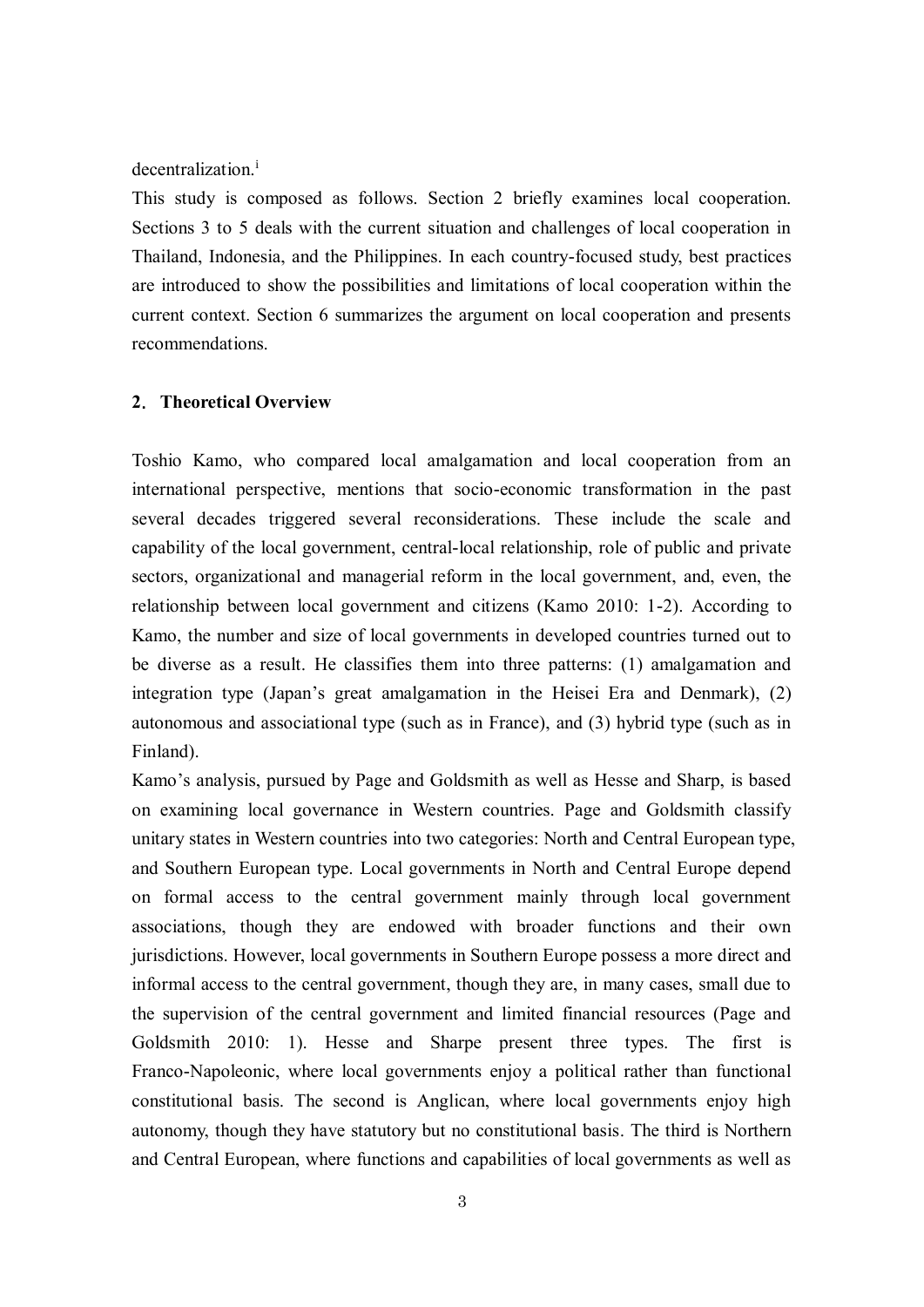democracy are emphasized; local governments are endowed with a general and functional legal authority towards particular statutes (Hesse and Sharpe 1991: 606-607). Kamo's argument highlights the complex relationship among diverse factors, such as constitutional basis, level of local autonomy, scale of activities, local identity, and tradition of organizational autonomy, which can offer a good starting point to examine local cooperation in Southeast Asia.

Based on Page and Goldsmith (2010) and Hesse and Sharpe (1991), Kyoko Ryu proposes two types, depending on the degree of involvement by the central government towards local governments. They are European Continental type (Franco, Napoleonic, or Southern European type, where the central government participates actively in the local government), and Anglo-American type (Anglo, non-Napoleonic, or Northern European type, where the involvement of central governments in local governance is limited). According to Ryu, because France faced strong resistance from local powers, the central government intervenes among local governments to maintain national unity. Thus, French local governments play dual functions, as autonomous entities and subordinate organizations. Contrarily, because England did not face strong resistance from local powers, the central government does not intervene in local governance. Thus, the central and local governments function separately. This socio-historical contrast between France and England brought about different outputs. While the French state is highly integrated, the French local government system is characterized by a variety of public services and low-level autonomy. Contrastingly, while England is not highly integrated and the administrative burden from local governments is light, it has created high levels of local autonomy (Ryu 2010: 39-40). Through Napoleonic Wars and colonization, these ideal types spread over not only Europe but also other parts of the world. However, Ryu raises another consideration: the difference between Continental type and Anglo-American type lies in the deepening interdependence between the central and local governments under welfare states. It is also due to the "administrative reform" (privatization, deregulation, and NPM) in pursuit of a "sustainable" welfare state since the 1970s (Ryu 2010: 40-41). Though Ryu's argument does not touch on local cooperation directly, it is very suggestive in that local cooperation is one of the administrative methods in response to the improvement and diversification of public services provided by local governments.

Nonetheless, we must consider other factors in Southeast Asia, since historical and socio-economic conditions are different from Europe. This study proposes two factors for consideration.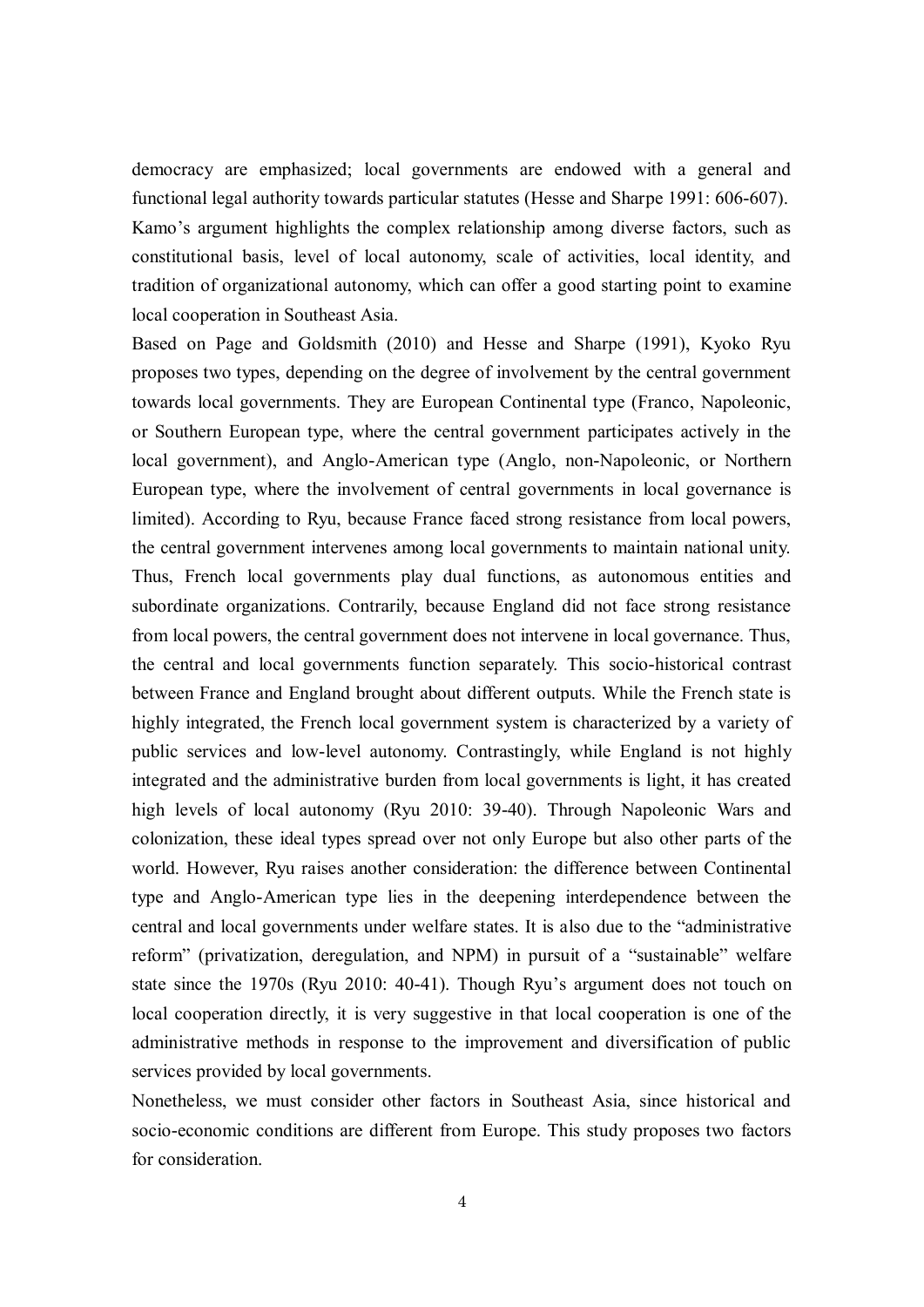The first is the institutional legacy of colonization. Most parts of Southeast Asia experienced colonization (and decolonization) by European and American countries between the sixteenth and twentieth century. Though modern nation-states in Southeast Asia differ from colonial governments, they sometimes bear important traits of institutional arrangements. For instance, Indonesia gained independence from the Netherlands in 1949 and inherited the colonial governing framework, such as national bureaucracy and local administrative system. State intervention into local society is penetrative in Indonesia, reflecting the Dutch colonial government's deep involvement in the colonial administration. In contrast, the lack of national bureaucracy and state intervention might characterize the Philippines. Instead, the Philippines' colonial state was characterized by the indirect rule of the Catholic Church and powerful landowners in the Spanish colonial period. American colonial governments did not build up strong bureaucracies; they legitimized local elites to rule by introducing democratic elections. Naturally, the Philippines did not foster a strong bureaucracy; politicians played major roles in decision-making. Thailand traced a different historical path from Indonesia and the Philippines. Though Thailand (known as Siam before 1939) had been incorporated deeply into the British Empire in the late nineteenth century and early twentieth century, it maintained political independence. Thai monarchs employed administrative models from neighboring colonial states, such as Dutch East India, British Malaya, British Burma, and British India. Thailand was gradually successful in transforming traditional aristocracy into a modern bureaucracy by establishing an absolute modern monarchy. Though the absolute monarchy was toppled because of the 1932 Constitutional Revolution, Thailand modeled the French system and maintained a strong bureaucracy. Fred W. Riggs characterized Thailand as a "bureaucratic model" because of weak social forces except for bureaucracy (Riggs 1966). Thus, the degree of centralization differs among the three countries, depending on their historical path.

The second factor is the socio-economic condition. While welfare-state tends to strengthen the role of local governments as service providers in developed countries, Southeast Asia presents a different landscape. Though the younger population is still growing in Indonesia and the Philippines, Thailand is rapidly becoming an aging society. Protection of socially vulnerable people and the natural environment are also among the top priorities for these Southeast Asian countries. Nonetheless, the income-gap between the rich and the poor is still huge. Though these countries are developing and growing economically, their average per capita GDP is still between 5000 and 10,000 US dollar. The role of local governments cannot be ignored in tackling these issues.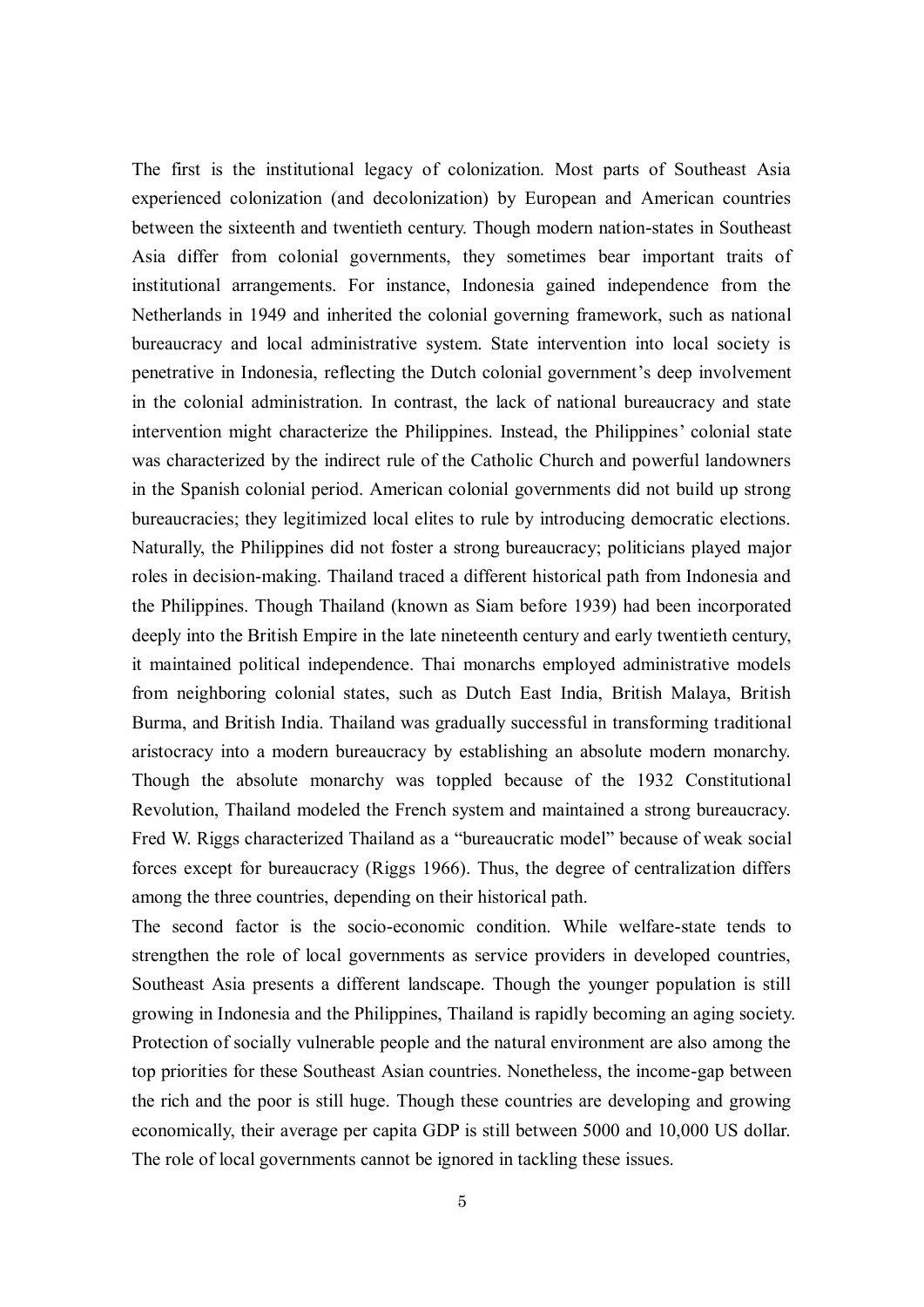Considering these factors, let us examine the current situation and challenges of local cooperation in Thailand, Indonesia, and the Philippines in the following sections.

## **3**.**Thailand**

Thailand pushed for democratization after the Bloody May incident in 1992. Decentralization was one of the related topics of democratization. Though Thailand had already established local governments by the 1990s, its role and scope were minimal.

This situation was reversed after the promulgation of the 1997 Constitution. Article 78 of this constitution stipulates the promotion of decentralization as one of the fundamental state policies. Chapter 9 of the Constitution has various articles on local autonomy and decentralization. In 1999, the Act determining the plan and procedures of decentralization (hereafter, Decentralization Promotion Act) was drafted. Thus, the trend of decentralization became decisive. As a result, the ratio of local expenditure to the total state expenditure amounted to 25% by the year 2007 (Nagai 2008a: 141).

Decentralization did not proceed as envisioned in the 2007 Constitution because of the national political turmoil since the September 2006 military coup. A military coup in May 2014 brought another blow to local governments; local elections were suspended for almost five years. This section does not deal with the consequences of the military coup.

Structural factors that impede local cooperation in Thailand

One of the main reasons local cooperation is rare in Thailand is rooted in the unpreparedness of the law and the central government's distrust of local governments despite the broad needs of local cooperation.

The need for local cooperation, in terms of the scale merit, should be huge in Thailand. Thai local governments are many. As at the end of September 2014, the number of Thai local governments amounted to 7,853 despite having the smallest population among the three counties (65 million people). Indonesia has only 542 local governments and the Philippines, 1690 (excluding barangays). Excluding wide-area local governments (Provincial Administrative Organization or PAO) ii and Bangkok Metropolitan Administration (BMA, which has 5.7 million residents as of 2010), other local governments have at most 300,000 residents. The average population size of the municipal level local government is around 6,200. During the Thaksin Shinawatra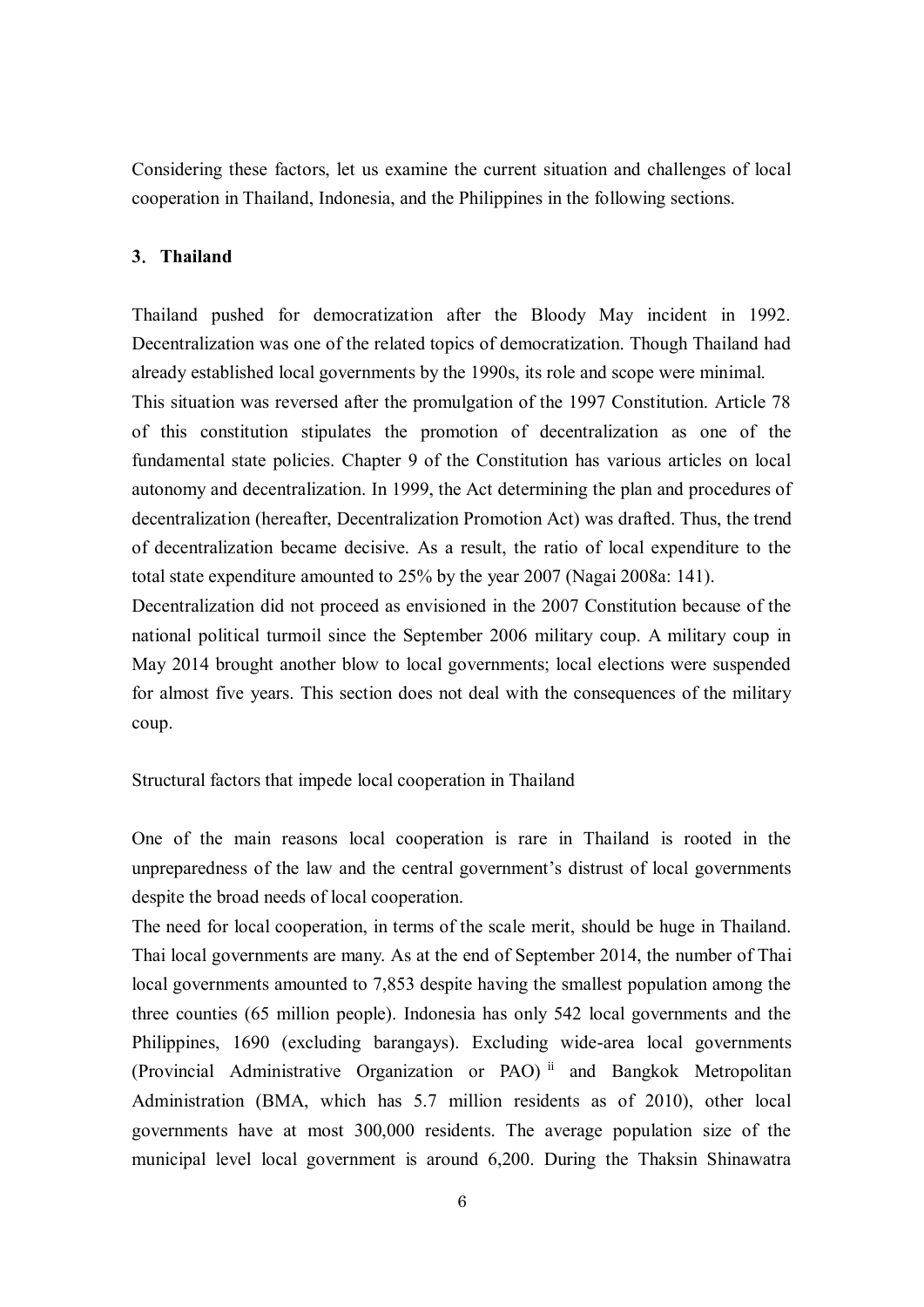government (2001- 2006), abolishment of PAO and the amalgamation of municipalities in urban areas (*Thesaban*) and those in rural areas (*Tambon* Administrative Organizations, or TAOs) were discussed. The result was to oblige small TAOs with less than 2000 residents and semi-local governments in rural areas (*Tambon* Councils) to merge with neighboring Thesaban or TAOs in the same district (Nagai 2010a: 96-100; Nagai 2012: 123-124).

There are structural problems which block local cooperation. One is the lack of an integrated Local Government Act. There are five types of local governments: three ordinal local governments (PAO, Thesaban, and TAO), and two special local governments (BMA and Pattaya). Each type of local government is established by a corresponding law. However, there are discrepancies among those five laws, especially on local cooperation. While local cooperation is mentioned in the Thesaban Act of 1953, TAO Act of 1994 does not mention local cooperation. Though the 2007 Thai Constitution stipulates the promulgation of Local Government Code within two years, even after mentions of local cooperation in various articles in that Constitution, it has yet to be promulgated. Thus, the legal discrepancy is ignored (Nagai 2008b: 148-149).

Another factor blocking local cooperation in Thailand is the strong supervision of local governments by the central government and its field agencies (Nagai 2012: 110). By considering the presidential general supervision towards local governments in the Philippines and the provincial coordination of cities and districts in Indonesia, Thailand's supervision, by comparison, should be considered very strong. The interior minister, provincial governors, and district officers, who are dispatched by the Ministry of Interior, enjoy the power to recognize annual development plans and annual budget ordinances and, in extreme cases, can order the dismissal of local executives and local councilors, thereby dissolving local councils. Employment of local permanent staff is not completely decided by each local government. The provincial local personnel committee, composed of centrally dispatched bureaucrats, and representatives from local personnel and experts are responsible for seeking local permanent staff (the chairperson of this committee is the provincial governor). Thus, though indirect, the intentions and expectation of the central government are reflected in the selection of these personnel. Thai local governments can thus carry out their duties and responsibilities within their statutory powers. That is, if local governments provide other public services not specified in the respective Act, they liable to be sued will be sued by the administrative court. Thai local governments fear examination by the audit office. Local cooperation should happen within this strict supervision by the central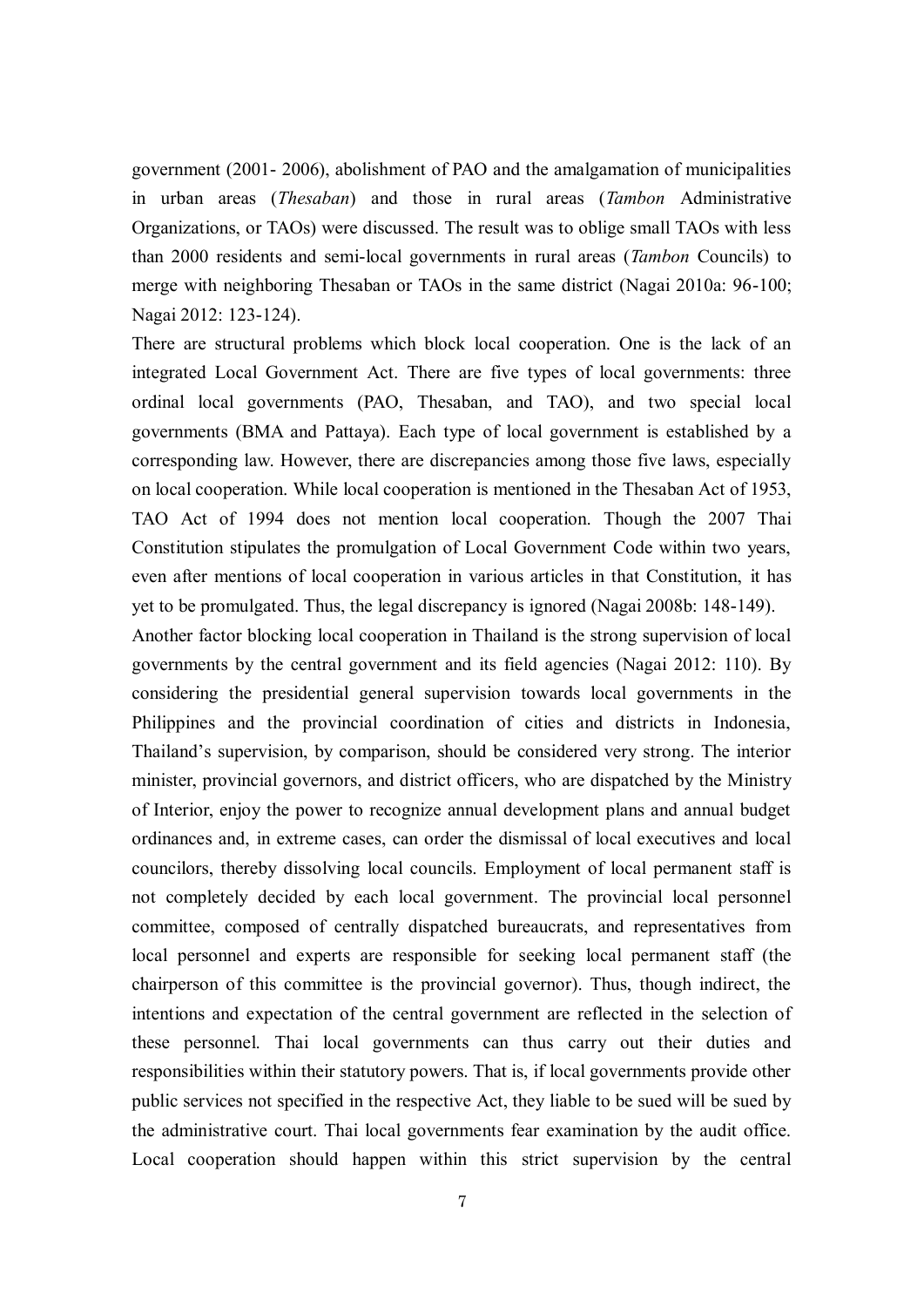#### government and its field agencies.

#### The Current Situation of Local Cooperation in Thailand

Considering the small size of the Thai local government, which has the highest per capita GDP among the three countries, a major concern in Thailand should be public services requiring a wider area, including garbage disposal, sewage system, mitigation and prevention of natural disasters, and provision of health service. Despite this, there is, currently, no formal local cooperation scheme in Thailand.

Professor Pathan Suwanmongkol once pointed out some reasons local cooperation did not happen in Thailand. They include legal problems (there are no articles on local cooperation in the PAO Act of 1955 and TAO Act of 1994), lack of central government intention to promote local cooperation, and lack of enthusiasm to promote local cooperation by local governments (Pathan 2002). The legal limitations including the lack of proper governmental promotion policy are highlighted by the "Local Cooperation Manual (Draft)" published jointly in 2007 by the Department of Local Administration, Ministry of Interior, Japan International Cooperation Agency (JICA), and Thammasat University advisory team (p.1).

Nagai also analyzed the reason for the lack of local cooperation in Thailand (Nagai 2008a: 75-6; 2010a: 102-104). Since the TAO Act of 1994 and the PAO Act of 1955 do not have articles on formal local cooperation (*Sahakan* in Thai), it is against the law for TAO and PAO to provide local services like a local cooperation scheme. Current local government-related Acts put limits on the activities of the local governments within their areal jurisdiction. Thus, the establishment of a formal local cooperation is a necessity to provide public services outside of its jurisdiction. Several local governments may establish common offices or coordinating centers to provide public services not based on a formal local cooperation. In this case, however, because of the lack of judicial personality, these offices or centers cannot exercise budget spending and purchase valuables by their own discretion.

Amid the legal discrepancy and dormant attitude of the central government, local governments are seeking for an 'informal' local cooperation based on the Memorandum of Understanding (MOU). Through MOU, the number of "de facto" local cooperation is increasing. JICA's cooperation scheme to promote local cooperation was changed from the promotion of *Sahakan* to the promotion of MOU on local cooperation due to political turmoil between Pro-Thaksin groups and Anti-Thaksin groups<sup>iii</sup>. As of February 2013, there are 184 local cooperation schemes in 27 provinces. The total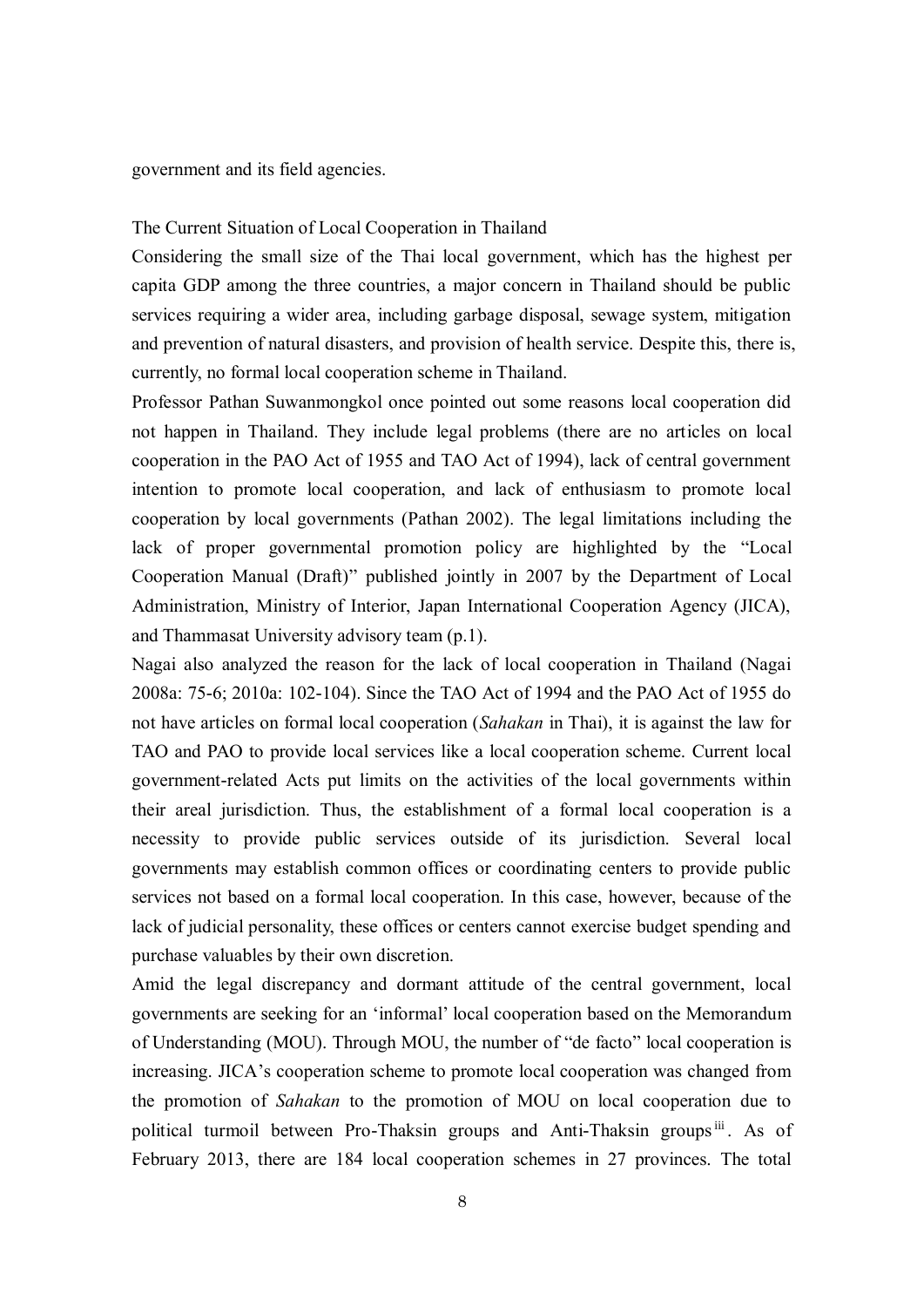number of participating local governments amounts to 733 units. Local cooperation based on MOU covers various public services. Garbage disposal and mitigation and prevention of natural disasters are most popular, followed by the building and maintenance of infrastructure, solving environmental problems, management of public service, health service delivery, and others. Though the number is still low, other services include the development of information system, promotion of income generation, maintenance of discipline in communities, sewage treatment, assisting socially vulnerable persons, and promotion of agricultureiv.

Among various practices, let us consider one good example of local cooperation in Roi-et province. Roi-et has developed its scheme based on the needs and initiatives of the province. No international assistance, including JICA, was provided. Nonetheless, this site has been awarded the Good Governance Awards (*Rangwan Thammathiban* in Thai) from the King Prajadhipok's Institute (KPI) for three consecutive years.

#### Best practice in Roi-et province<sup>v</sup>

Roi-et province is located at the center of Northeast Thailand and is surrounded by Yasothorn and Mukudahan provinces in the east, Kalasin province in the north, Mahasarakham province in the west, and Surin province in the south. It is far from Khon Khaen city, the biggest city in the Northeast by 100 kilometers to the east. Roi-et province is noted as the typical agricultural province in Northeastern Thailand.

On June 18, 2007, an MOU was concluded among four neighboring local governments—namely Roi-et City, Nua Muang TAO, Roop Muang TAO, and Donglaan TAO—to provide public service to mitigate and prevent disasters. On February 2011, Khon Kaen TAO joined as the fifth signatory local government. In 2013, this local cooperation was extended to public-private partnerships to initiate a cooperation scheme with private hospitals in Roi-et city. These activities attracted much attention. KPI recognized this activity as the excellence of network promotion among public, private, and civil societies. The activities garnered KPI Awards—the most authoritative among good governance-related awards for local governments—for three consecutive years from 2012 to 2014.

Mayor Banchong was behind Roi-et's local cooperation in the disaster management proposal. He explained that emergency transportation and fire extinguishing were transferred to the local government about 20 years ago. However, neighboring local governments were lacking in financial resources, thus, whenever there was a fire, the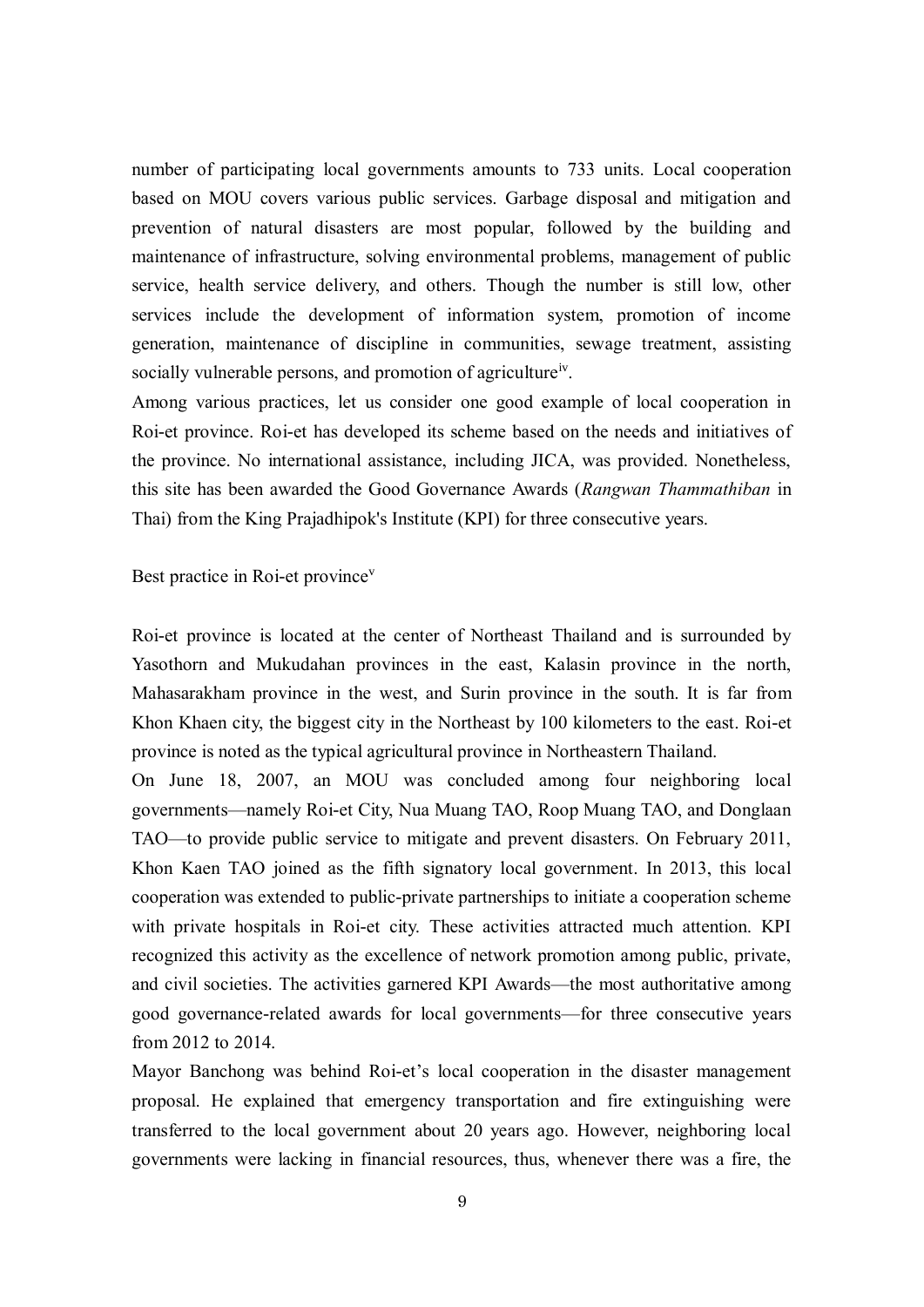police were contacted and they, in turn, sought help from Roi-et city. Moreover, since the city could not provide public services outside city jurisdiction, it was necessary to seek permission to offer assistance to neighboring local governments from the provincial governor. Despite the emergency, these procedures were complicated and lengthy. Hence, the mayor had an idea to initiate a joint activity to solve this problem.

Activities during the 2014 budgetary year (from October 1, 2013, to September 30, 2014) revealed that there were 21 dispatches for fire, 77 dispatches for flooding, 20 dispatches for car accidents and water-related accidents, and 45 dispatches for animal (including snakes) extermination. Instructions were given on security at gas stations and large-scale retail shops. Practice sessions on machine operations, heart massage, and fire extinguishing were provided. Firefighters and civil defense volunteers also received periodic training. According to the result of a residents' satisfaction research (600 respondents), 86% of all respondents evaluated promptness, the degree of problem-solving, and level of contribution as "very good", among seven questions. Even with the lowest evaluation on the popularity of the local cooperation center, 78% of all total respondents answered: "know very well."

When Mayor Banchong proposed local cooperation, Donglaan TAO council resolved not to participate. Mayor Banchong, thus, visited Donglaan TAO council to persuade them to join. Initially, Roi-et city offered an office of local cooperation, personnel, equipment, and two hundred thousand baht. Other neighboring TAOs deposited one hundred thousand Baht respectively to the local cooperation (as of October 2014, deposited money had been doubled). Around 40% goes to training expenses, another 40% goes to purchasing equipment (which shall be owned only by Roi-et City), and the rest of the 20% goes to purchasing stationaries. After setting up the local cooperation center, Khon Kaen TAO came to be interested in this activity and was finally was allowed to join. However, another TAO, neighboring with Nua Muang TAO, became interested but was not allowed to participate; it was considered geographically far away from the center and unprepared to join. The steering committee, which each local government head attend, is held every three months (from the 2015 budgetary year, every four months). Work meetings composed of permanent staff are held every month. Annual conferences are also held. In 2014, it was held on November 18; the day Nagai visited Roi-et city. The provincial heads of the department of local administration and the department of prevention and mitigation of disasters, who were high ranking officials of the Ministry of Interior, were invited to this annual conference as advisors. Other than the head of participating local governments, representatives from the civil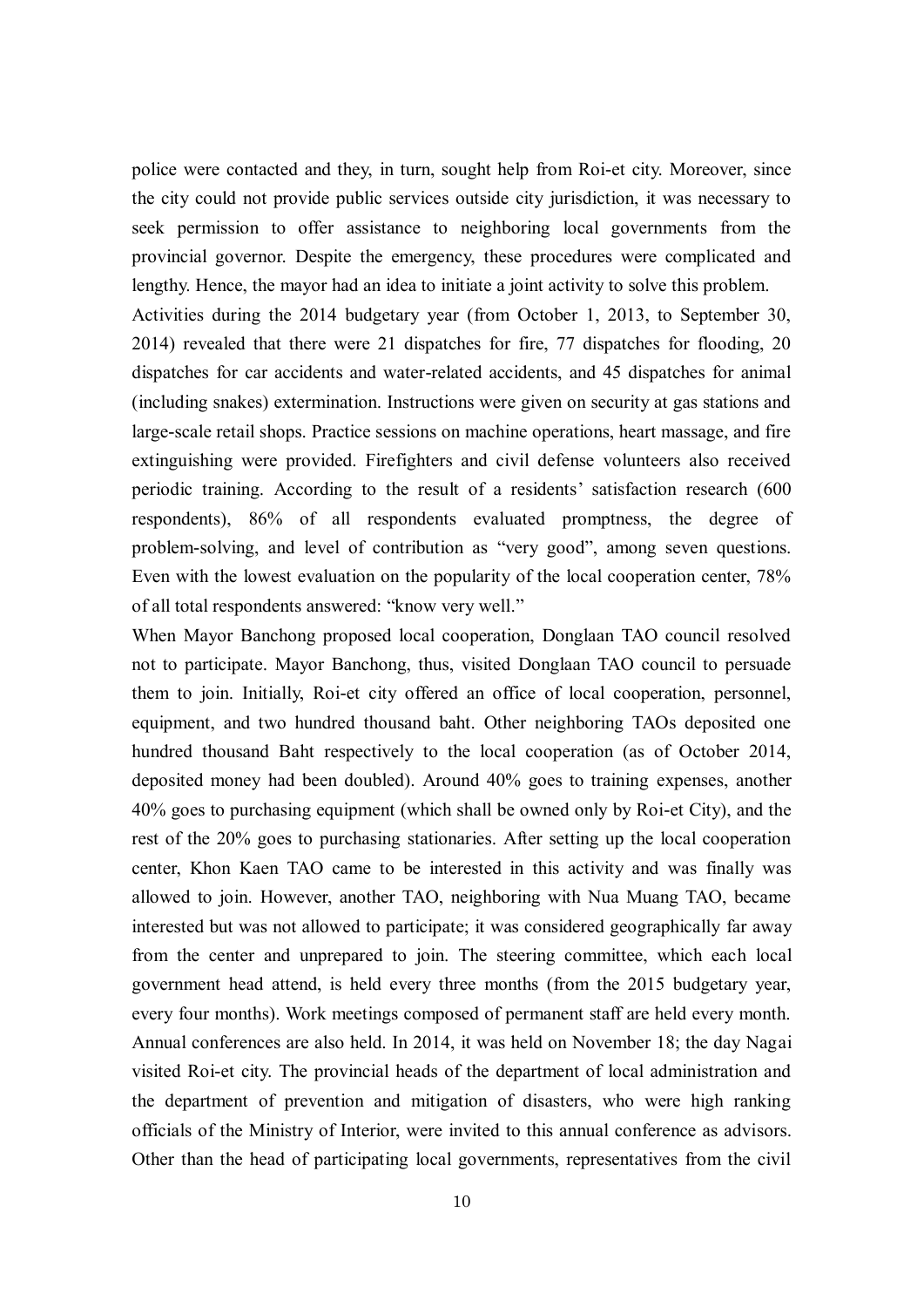society, and the head of the center for civil defense, representatives from hospitals also attended. After the report on various activities in the past year and discussions about future activities of the next budgetary year, all stakeholders were called to the stage and accepted letters of thanks by the Roi-et Mayor.

In summary, there are five reasons to promote local cooperation in the prevention of disasters v<sup>i</sup>. First, it can promote effective disaster prevention practices. Local cooperation schemes usually allow equipment to be used whenever problems take place within their common jurisdiction. The increase in personnel allows for specialization and accumulation of financial and knowledge resources, which contributes to upgrading the service level. Second, local cooperation allows for responding to problems promptly and with full support. Periodical training to firefighters and civil defense volunteers enhances teamwork and effective activity when disasters happen. Third, local cooperation encourages the four neighboring TAOs to economize budget spending. One fire engine costs around six million baht and requires six staffs; personnel expense costs eighty thousand baht per person. Instead of purchasing fire engines, four TAOs decided to purchase water tracks, which are much cheaper than fire engines. Fourthly, the institutionalization of local cooperation makes it sustainable, regardless of the change of local government heads. Fifthly, it became easier for members of a local cooperation to decline assistance requested by non-member local governments. Before the creation of local cooperation scheme, Roi-et city responded to requests of assistance from remote local governments on courtesy. Today, when Roi-et city receives requests for assistance from remote local governments, it encourages them to create a local cooperation scheme in disaster management.

What makes it possible for Roi-et city and neighboring local governments to set up and continue local cooperation in disaster management? First, this project is based on existing public needs from member local governments. Though Roi-et city sent a study team to Kanchanaburi municipality to study the local cooperation scheme between DLA and JICA, it did not receive technical support from JICA. Mayor Banchong told Nagai, "Though JICA did not support us, it proved to be good. Some project sites supported by the DLA proved unsuccessful; our project turned out to be successful." (Hirayama, Nagai, and Kimata 2016)

Secondly, the confirmation of administrative needs and an evaluation process is firmly established. Roi-et city and neighboring local governments collect basic data on the number of disasters and equipment. They are proactive in providing various types of training to firefighters, civil defense volunteers, and in sensitizing office owners and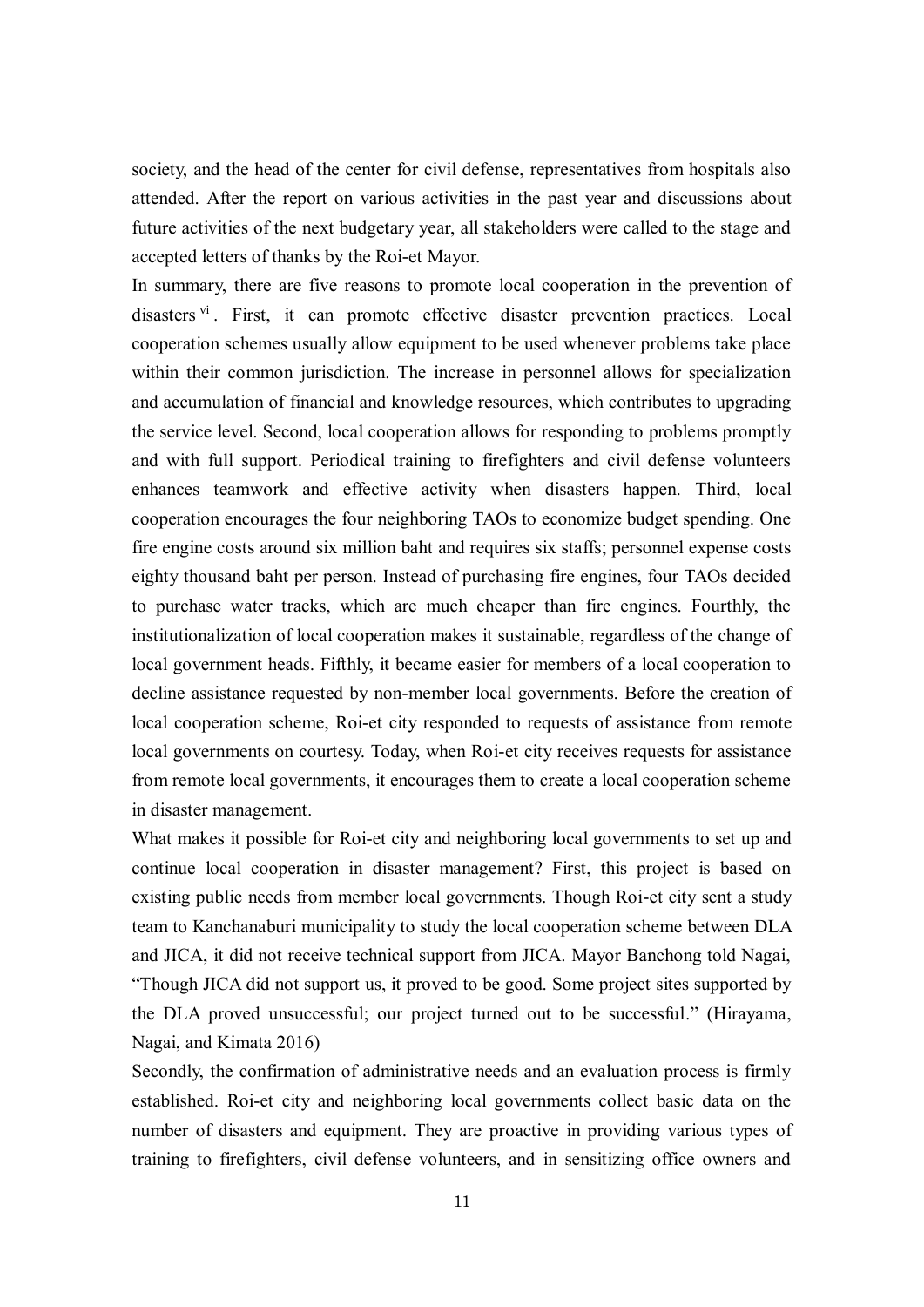other local residents to disaster management. They also conduct residential satisfaction surveys.

Thirdly, they are great at networking. At the annual conference, they invited various stakeholders, starting from the provincial high-ranking officials, representatives from civil societies, civil defense volunteers, representatives from provincial hospitals, and other charity organizations. They also presented letters of thanks to them. These ceremonies are very important in Thai political culture.

Fourthly, local government executives show a strong commitment to this local cooperation scheme. Mayor Banchong, mayor in four consecutive terms since 2005, displayed strong leadership to maintain this local cooperation.

#### **4**.**Indonesia**

General background on decentralization and local governance in Indonesia

After the collapse of the Suharto Regime in 1998, Indonesia pushed for drastic decentralization. This was termed as the "Big Bang" by the World Bank. Indonesia has a population of 249 million, 34 provinces, 410 districts, and 98 cities (as of December 12, 2012). While the average population size per one local government in Indonesia is different between Java and other islands, it is much bigger than that in Thailand and the Philippines. Though the local governments are increasing after the democratization, the total number remains small. During the Susilo Bambang Yudhoyono administration (2004-2014), Indonesia enjoyed economic growth. At the same time, it also experienced traffic jams, mismanagement of water supply and sewage systems, poor flood control, among others. These issues were related to wider-area management.

Recently, the Indonesian Ministry of Interior has paid due attention to local cooperation. In 2006, a bureau of local cooperation was set up in the department of urban management at the Rural Development Directorate-General. In 2007, Presidential Decree No. 50/2007—a guideline for local cooperation—and Ministerial Decree No. 69/2007 were issued. In 2008, Ministerial Decree No. 23/2008 was issued to monitor and control local cooperation. Since 2010, promotion of local cooperation has become a prioritized policy for the Ministry of Interior. The Ministry of Interior holds annual conferences to promote local cooperation; all local governments participate in this conference<sup>vii</sup>. Once local cooperation is set up, member local governments must notify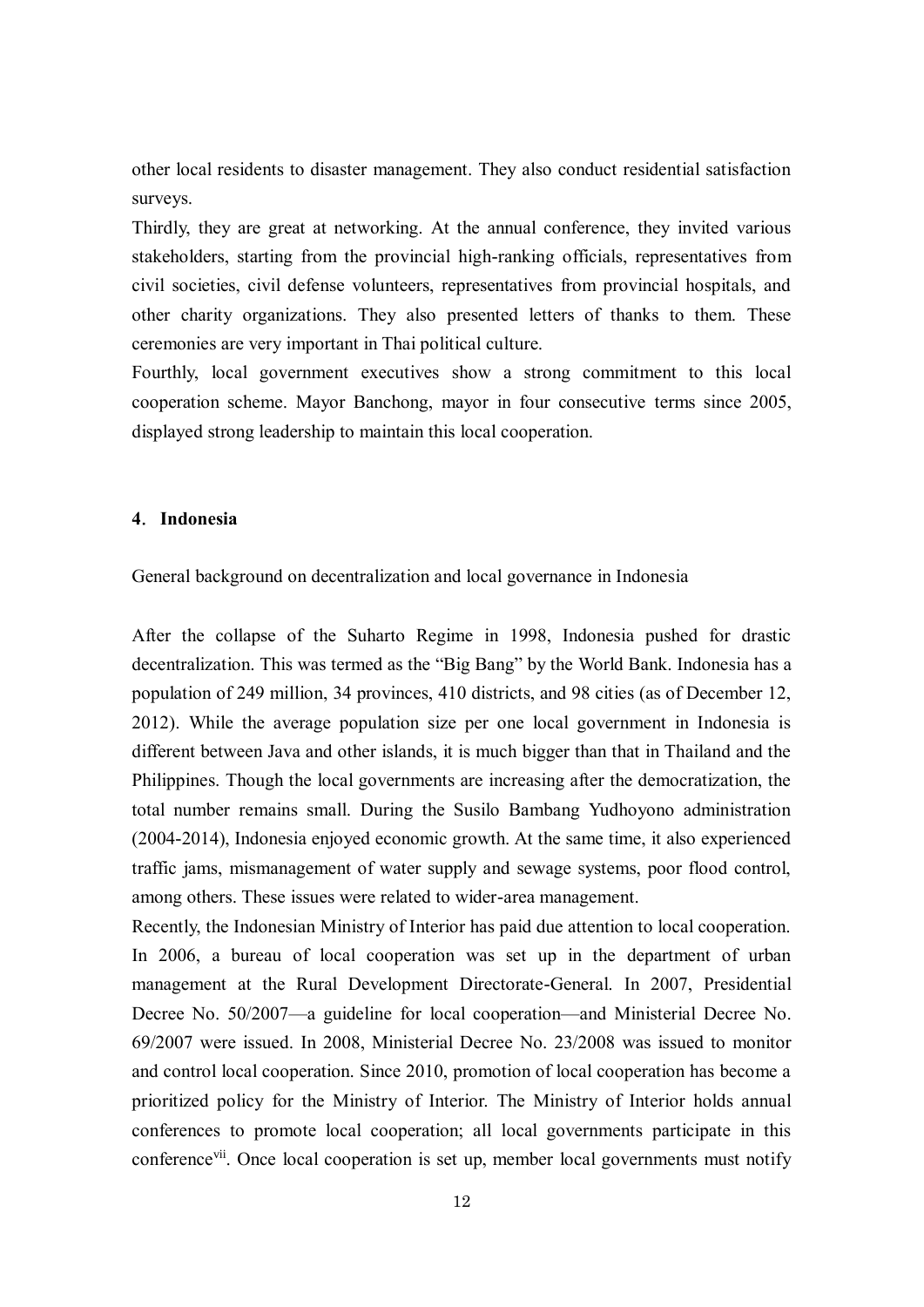the central government. In setting up local cooperation, local governments must also issue local regulations.

Despite these efforts by the Interior Ministry, the local cooperation scheme does not seem to be prevailing in Indonesia. As of March 2013, there are only 22 frameworks in Indonesia: 18 in Java islands and 4 in the outer islands. The 4 frameworks in the outer islands are Mamminasata in Central Sulawesi<sup>viii</sup>, Sarbagita in Bali<sup>ix</sup>, Banjarbagra in Southern Kalimantan<sup>x</sup>, and Mebidangro in North Sumatra<sup>xi</sup>. Those 4 cases are set up around urban areas in each region, and it seems those frameworks are initiated by the central government to facilitate infrastructure development planning.

Nagai gave several reasons the lack of popularity of local cooperation in Indonesia, including disagreements on cost-sharing, lack of political leadership to promote local cooperation, lack of a stable base (establishment of common office, professional staffs, stable judicial and financial assistance, sustainability, and others) (Nagai 2010b: 127-8). In this paper, let us consider Kartamantul, one of the best examples of a local cooperation scheme in Indonesia<sup>xii</sup>.

## Kartamantul

In 2001, a joint secretariat for Kartamantul Infrastructure Development was established by Yogyakarta city, Suleman district, and Bangtul district. The three local governments are in the special province of Yogyakarta. Though Suleman and Bangtul areas are rural and the main industry is agriculture, urbanization is spreading from the city center of Yogyakarta. In 2003, technical support from the German Organization for Technical Cooperation (GTZ) strengthened Kartamantul. It thus became independent of the member local governments' respective departments of regional development. It also manages its professional officers and office. Kartamantul oversees six collective responsibilities: garbage disposal, sewage treatment, water supply, road construction and maintenance, sewage management, and public transportation.

However, the outcome of each responsibility seems to be diverse. At the time of Nagai's research, there was the problem of increasing amount garbage, which was an adverse effect of local residents' "higher consciousness" (interview by Nagai at the garbage disposal site in Bangtul district on February 28, 2013). The ratio of organic matter in garbage disposed of was quite high, and the methane gas reduction project proved unsuccessful (Wahyudi 2010: 16). Trash separation and 3R (Reduce, Reuse, and Recycle) were not resumed. Regarding wastewater treatment, the ratio of capacity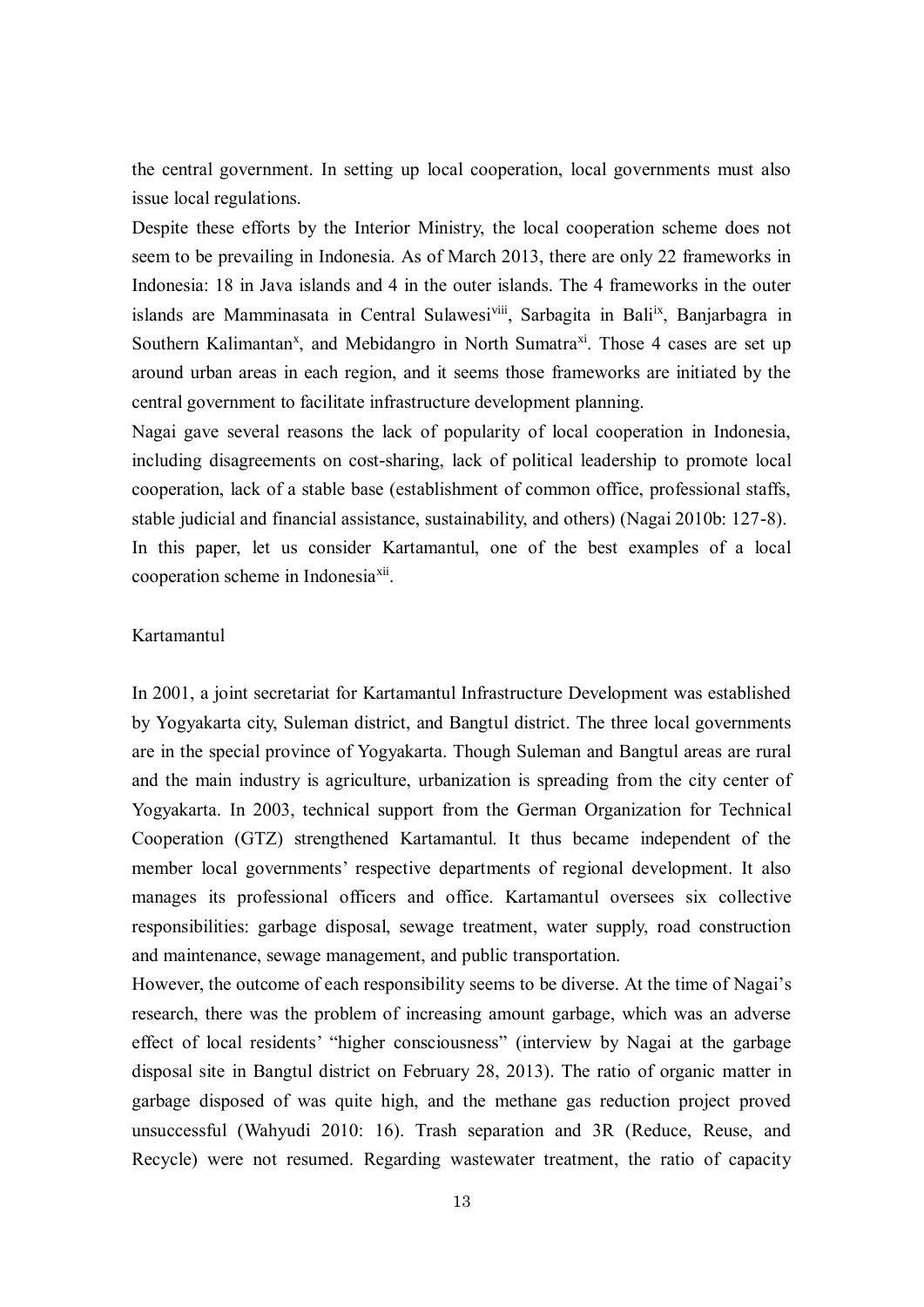utilization remained around 40%. This high ratio was a challenge. Road construction and maintenance had become burdensome to the city and districts. Concerning sewage management, due to the population increase and change of land use, the frequency of flooding increased. Finally, regarding public transportation, Kartamantul extended a public Trans Yogya bus network by avoiding competition with private companies. Among six policies, road construction and maintenance, and Trans Yogya were successful.

There are several reasons for the success of Kartamantul. First, everyday needs across jurisdictions of member local governments were shared by political leaders. This was an important starting point to resume Kartamantul in 2001 (Firman 2010: 401). Secondly, transparency, accountability, and management fairness were essential (Wahyudi 2010: 17).

Reasons not to proceed on local cooperation

There are several reasons local cooperation is not active in Indonesia.

The first is the lack or shortage of common fund. Except for Kartamantul, the common pooling fund paid by member local governments is rare. In many cases, local cooperation remains, at most, at the level of coordinating development plans. Member local governments tightly control budget spending. Implementation, thus, is not secure. Naturally, local needs are not accurately reflected in policy initiatives.

Secondly, local egoism hinders local cooperation (Firman 2010: 401). Local egoism may be a universal phenomenon around the world, but regarding Indonesia after the decentralization, local government power and discretion were strengthened. This ironically made it challenging to seek cooperation with neighboring local governments.

Thirdly, the idea of efficiency and effectiveness in pursuit of public policy seems quite weak in Indonesia; there is a poor sense of accountability and monitoring. A good example may be the visitor's center at Bali, managed by Mitra Praja Utama (MPU), an inter-provincial cooperation in Indonesia. When Nagai visited this center at Kuta district in Bali in March 2008, there were very few visitors in each booth from member provinces. The average number of visitors per day at this center was between five and ten people. This center closes at 5 pm. Management of the center was considered to be "successful" by the MPU Secretariat. In reality, however, they only seemed to be satisfied in the "idea" of cooperation<sup>xiii</sup>.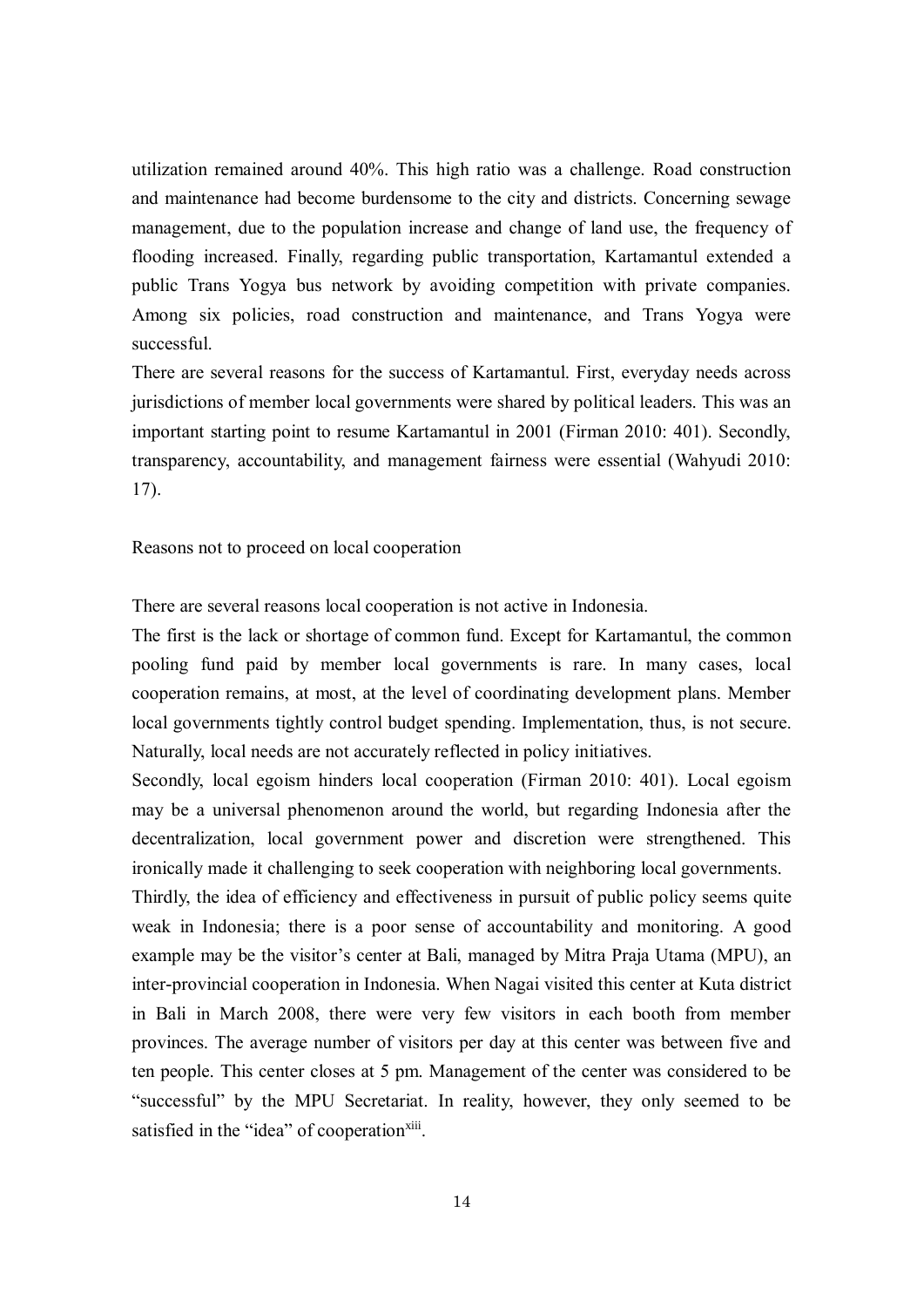## **5**.**The Philippines**

Professor Alex Brillantes, Jr—a leading scholar on local governance in the Philippines—mentioned that local cooperation would influence implementations by local government units together with fiscal autonomy and central-local relationship. This would take place after the decentralization starting from 1991 (EU 2010b: 6). Thus, local cooperation (in the Philippines, "Alliance" is often used instead of the local cooperation) is becoming a prominent issue for local governance.

Local cooperation in the Philippines, like Thailand and Indonesia, has assumed a focus along the lines of democratization and decentralization in the late 1980s and early 1990s. This was achieved together with impetus from foreign donors. Nonetheless, local cooperation has been practiced since the  $2000s<sup>xiv</sup>$ .

General background on decentralization and local governance in the Philippines

Decentralization began after the collapse of the Marcos Authoritarian Regime by the EDSA 1 Revolution in 1986. The 1987 Philippines Constitution stipulates the promotion of decentralization. In 1991, the Republic Act 2660, or the Local Government Code was promulgated incorporating various existing Acts related to local government. Based on this Code, after complex negotiations between the central government and local governments, and among central government agencies, a massive devolution was implemented in fields including public health, agriculture, and social security. Over seventy thousand national bureaucrats were transferred to local government units (Katayama 2001: 118).

Local cooperation is mentioned in Article 10, Chapter 13 of the 1987 Philippines Constitution, as well as in Section 33 of the 1991 Local Government Code. Section 33 reads: "Local government units may, through appropriate ordinances, group themselves, consolidate, or coordinate their efforts, services, and resources for purposes commonly beneficial to them" (EU 2010s: 15). In addition, local cooperation is also mentioned in the Philippines Fisheries Code for the control of coastal environment and fishery, the Ecological Solid Waste Management Act, the National Integrated Protected Areas System Act, and Executive Order No. 205 for the joint operation among local governments issued in 2000 (EU 2010a: 9-10, 23).

Thus, as far as the legal basis for local cooperation is concerned, preparation should be enough for practice. However, the intention to promote local cooperation by the central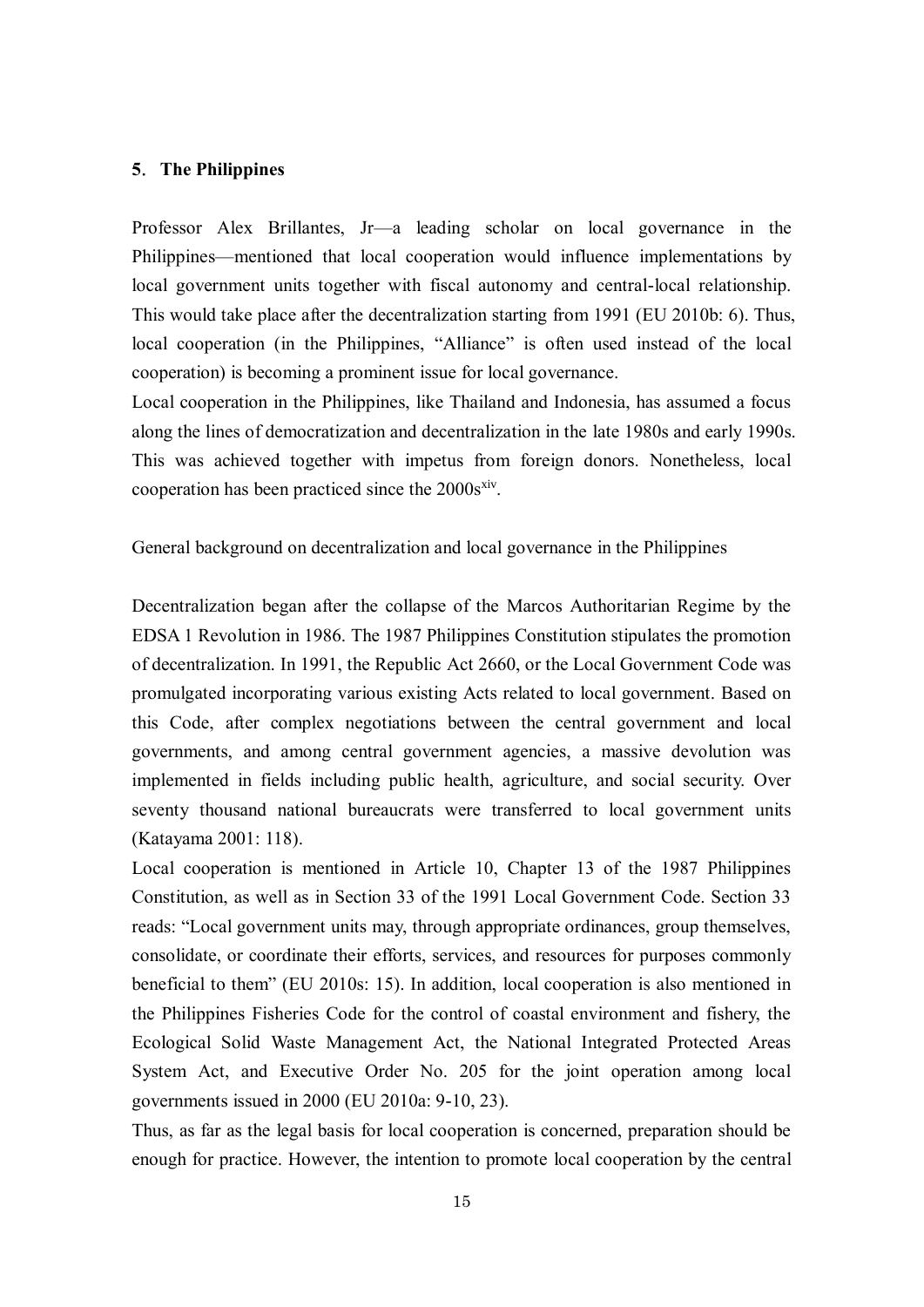government does not seem to have been firm. An Inter-LGU Alliances Summit report, organized by the EU, included 25 cases of local cooperation, among which were 6 cases which began in the 1990s. Four cases started in the early 2000s, and the rest only began in late 2005 (EU 2010a: 20-21). In the second Inter-LGU Alliances Summit held in 2009, there were only 44 local government participants. Nagai could not get information on the number of local cooperation in the Philippines during the visit to the Department of Interior and Local Government on August 14, 2014.

However, two characteristics can be observed regarding local cooperation in the Philippines. First, there are many types of formal local cooperation. Among participating local governments in the first Inter-LGU Alliances Summit in 2008, most local governments established local cooperation only by signing the Memorandum of Agreement (MOA). This may be due to the stipulation in Article 33 of the Local Government Code, calling for participating local governments to agree on the conditions of the cooperation (EU 2010a: 24). What is remarkable about the local cooperation in the Philippines is that there are other cases established through Executive Order, other Republic Acts (EU 2010a: 34), and the registration of the Stock Exchange Committee (EU 2010a: 35). This legal diversity of the Philippines is found in neither Indonesia nor Thailand.

Secondly, there is some bias in the selection of policy areas regarding local cooperation. Most cases concentrate on particular issues including coastal resource management, control of rivers and lakes, environmental protection, and economic development. This may be attributed to the nature of the Philippines as an insular state. Given that there are many cases on garbage disposal, wastewater treatment, infrastructure construction and maintenance, and prevention and mitigation of disasters in Indonesia and Thailand, the Philippines is distinctive. Such areas, despite their likely necessity, are not touched on in the local cooperation framework.

#### PALMA+PB Alliance<sup>xv</sup>

Palma and PB Alliance (hereafter, called as PALMA Alliance) was composed of 7 neighboring local governments (and provincial governments). It is located in the first election district in North Cotabato Province in the western part of Mindanao Island<sup>xvi</sup>. PALMA Alliance covers two hundred and eighty thousand square kilometers and holds a population of around four hundred thousand. The diverse ethnic groups include Kabuano, Maguindanao, Ilonggo, Ilocano, and IPO.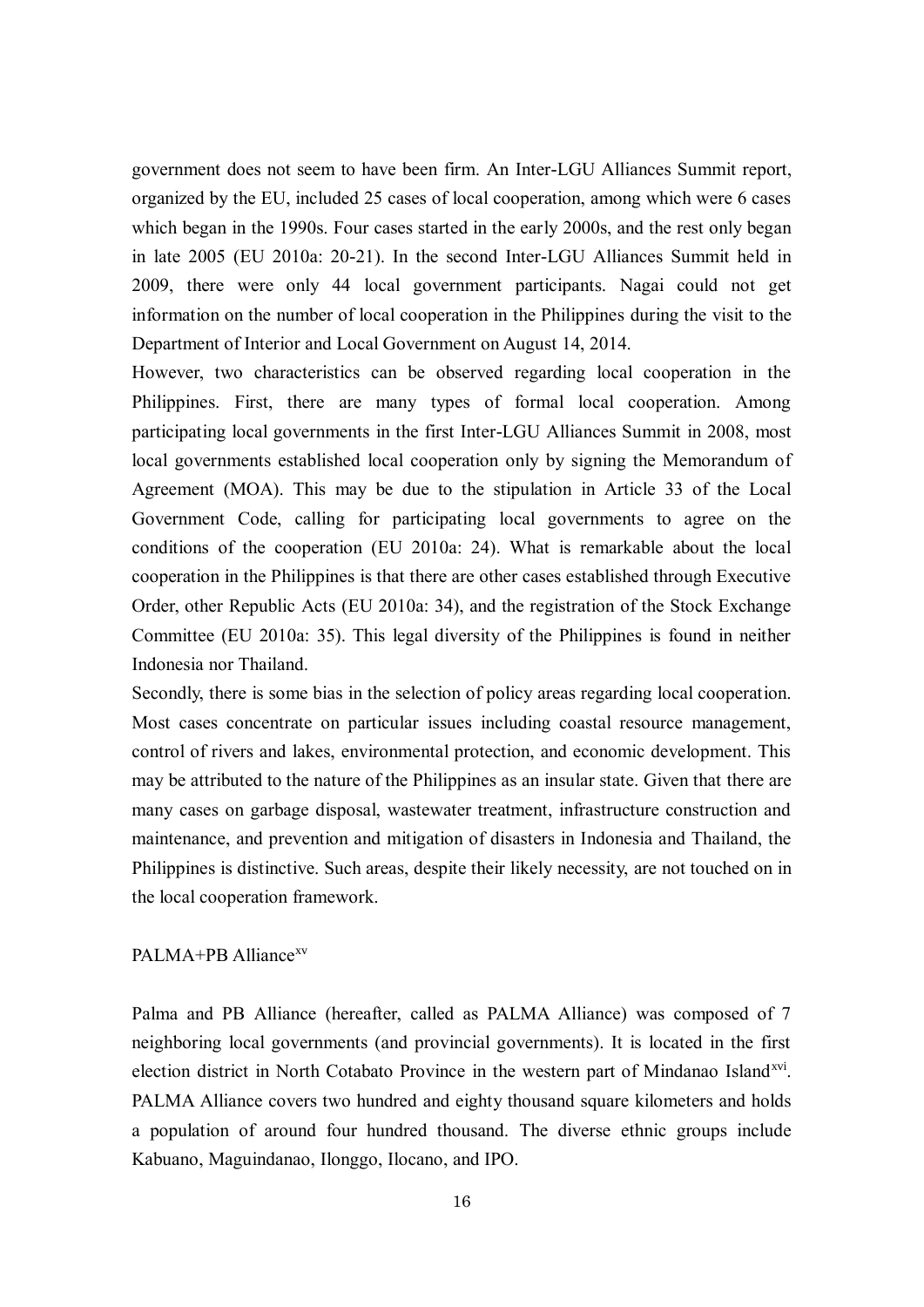Palma Alliance was established on July 6, 2000. The name "PALMA" is an initialism of the names of each participating local government. Initially, this alliance was called PALMA Complex. It was then changed to PALMA Alliance. This local cooperation scheme is managed based on the principle of "big brother helping little brother," to promote cooperation and unity in sustainable rural development. Another important principle is "together, making our lives better," which is displayed at the top of the front entrance to Alliance's common office. The annual membership fee for municipalities and towns is three hundred thousand PP (Philippines Peso), and for provinces, one million PP. In total, the common funds amount to three million one hundred thousand pesos. PALMA Alliance has its own staff, whose salaries are paid via this common fund. A common issue in the PALMA Alliance is the water resource management between upstream and downstream communities. Upstream communities are faced with charcoal production, illegal woodcutting, and water shortage. Communities downstream also faced water shortage because farmers were involved in rice cultivation twice a year. Against this background, the provincial governor proposed to set up a local cooperation scheme, under which rubber, palm oil, and coffee were planted. Access road construction, then, commenced to facilitate the transport of agricultural products to market. For this purpose, member local governments shared and rotated resources including tractors, dumping cars, shoveling cars, and bulldozers among PALMA Alliance members.

There are three internal organizations in the PALMA Alliance. First is the PALMA+PB Alliance Development Board (PADB) composed of twenty-eight board members. This body includes the provincial governor, seven local government heads, two Policy and Planning Development officers, seven project coordinators stationed at respective member local governments, and representatives from local NGOs. Presidents of the PALMA Alliance are elected by voting. A president assumes three years for one term. Under the umbrella of the PADB, several committees were established to tackle issues such as environmental protection and management (reforestation of mountainous watershed), promotion of investment and trade, income generation, advocacy, support for infrastructures, health education, gender and development (economic empowerment of women), peace and order, and social services. The second body is the technical working group composed of municipal planning officers and engineers. The third body is the Project Management Office (PMO). The project manager, budget officer, and seven project coordinators stationed at each member local government belong to the PMO and are paid by the Alliance.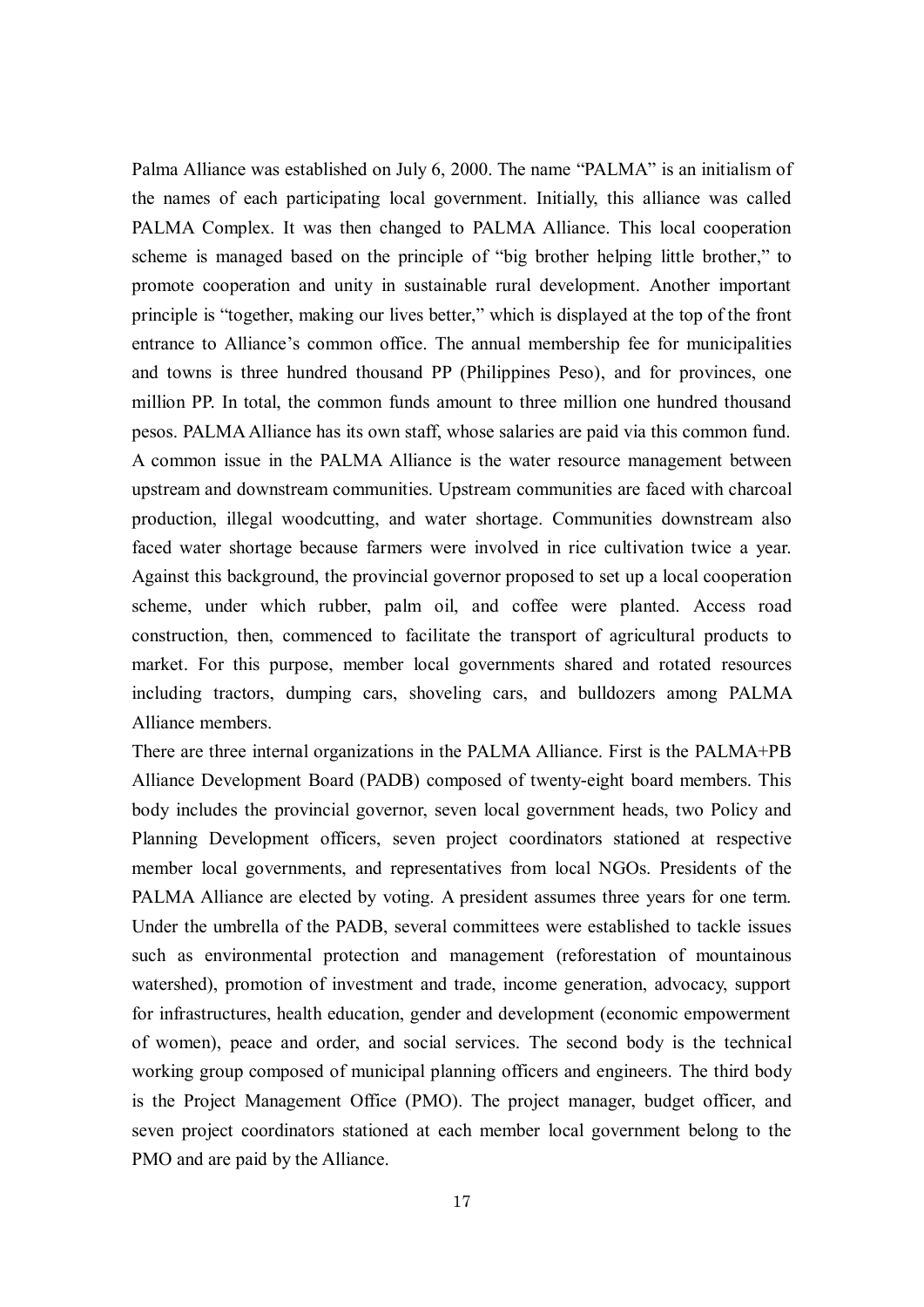The Palma Alliance now extends its activities to various issues. Its mission includes strengthening the collaborative relationship through agro-industry, land reforms, introduction of modern agricultural system, autonomous and sustainable socio-economic development through environmental protection and conservation, comprehensive peace and unity, gender equality, cultivation of good governance, and resource utilization to create income sources and jobs. PALMA Alliance should be considered one of the best local cooperation schemes in the Philippines in terms of financial burdens, resource utilization, and degree of institutionalization. The Galing Pook Awards, the most prominent local government award in the Philippines, was awarded to PALMA Alliance in 2007.

One of the merits of local cooperation is the prompt action and cost performance of expenditures. For instance, the central government embarks on road construction, it costs one million two hundred thousand PP per kilometer. In the case of the PALMA Alliance, however, it can decrease to six hundred thousand PP. Though member local governments bear the materials costs, the PALMA Alliance lends construction machines for free; the barangays pay personnel fees. Barangay captains call for volunteers from local residents for the construction and provide food and drinks for them. The villagers offer their cooperation because the road construction will improve market access by facilitating the transport of their products.

The problem in maintaining the PALMA Alliance is that after the election of new mayors from different political parties, some do not cooperate with the alliance. For instance, some local governments are unwilling to lend construction machinery. They reject payment of membership fees and do not attend meetings, among others. When these happen, the president of the board visits the respective mayors to persuade them to continue being Alliance participants.

#### **6**.**Concluding Remarks**

Several challenges and lessons can be learned from the above observation on local cooperation in Thailand, Indonesia, and the Philippines in comparison to Japan.

First, it is important to provide a clear legal basis as a precondition to promote local cooperation. This is the case in Thailand. In addition, central governments in the three countries are reluctant to support local cooperation in terms of fiscal management. In Japan, subsidies are provided to some forms of local cooperation; this should be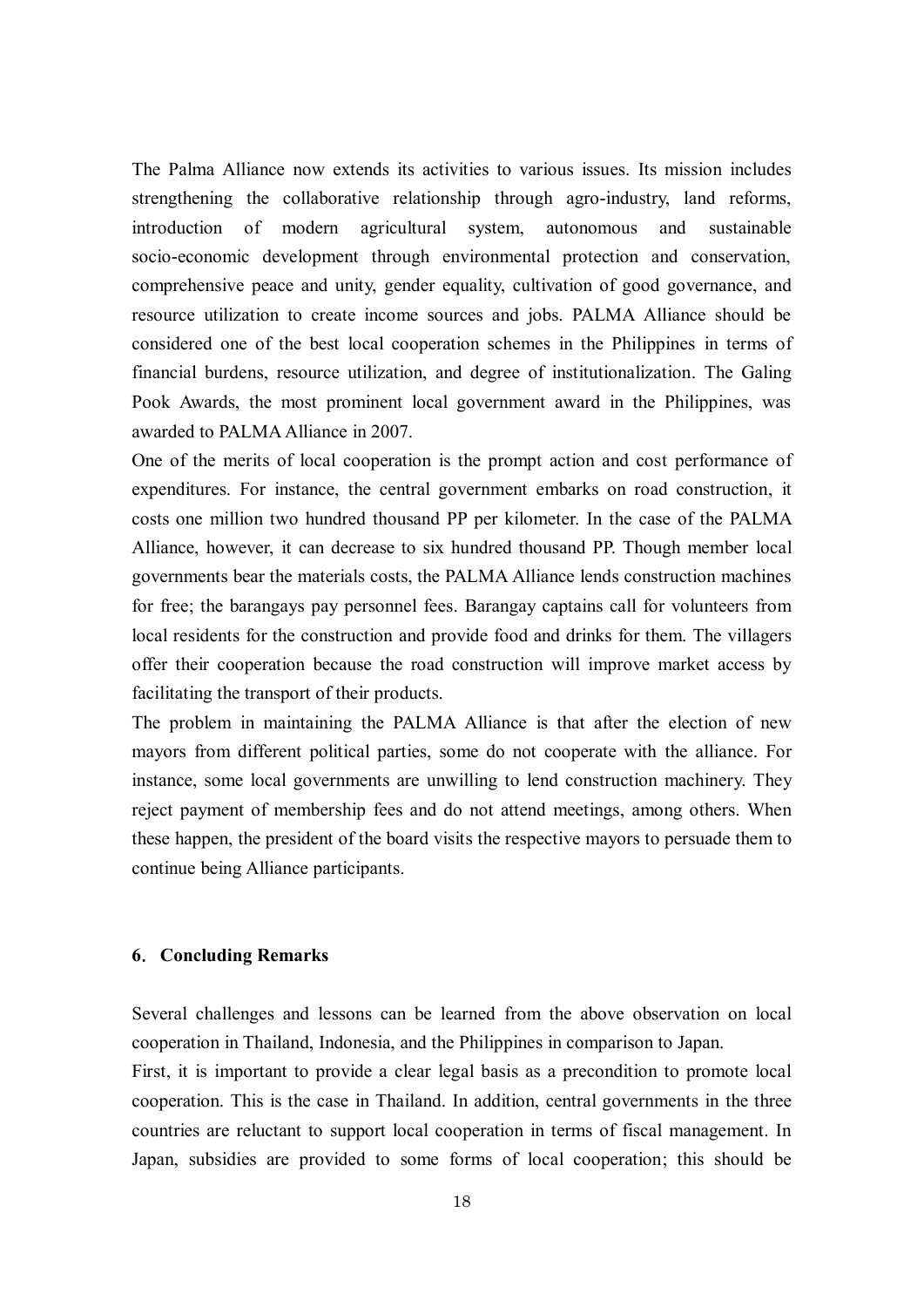operational in the three Southeast Asian countries.

Secondly, the political will of the local government heads are vital to promote and sustain local cooperation. This is evident in the three aforementioned case studies.

Thirdly, there should be concrete needs for, and consensus of, local cooperation among member local governments. As the case studies show, every local cooperation scheme has common problems and shows a joint commitment to solving particular problems.

Fourthly, a sense of cost performance should be shared among member local governments in initiating local cooperation. Without this sense, there will be no incentive to form or continue local cooperation. Data collection and transparent communication in the monitoring and evaluation process should be firmly established to maintain this sense.

Japan has experienced many types of local cooperation since the Meiji Period. Local Autonomy Act 1947 stipulated several patterns of local cooperation to encourage local governments to act jointly and smoothly. The Japanese central government even provides subsidies to the local cooperation scheme. In this sense, the Japanese experience will be beneficial to Thailand, Indonesia, and the Philippines.

However, the Japanese experience is also constrained by its historical experience. As elaborated in Section 2, colonial experiences in modern times among the three countries are different. This must have affected central-local relationships and the role of politicians and bureaucrats in the respective countries.

 $\overline{a}$ 

<sup>i</sup><sup>i</sup> Nagai once wrote two chapters on local cooperation in Thailand and Indonesia in a book on international comparison on local cooperation published in 2010 (Kamo, Inatsugu, and Nagai eds. 2010). Naturally, this paper includes some duplicates from his book. This paper is an abridged version of Nagai's (2015) published work where he reviews several information and new articles.

ii A province and PAO are different entities. A province is a collective field agency of the central government, represented by the provincial governor, who is dispatched from the Ministry of Interior. However, the president of PAO is elected directly by local residents. iii The development of JICA's capacity building project of Thai local authorities is

elaborated in Nagai et al. (2007) and Hirayama et al. (2016).

iv Nagai's interview at the Department of Local Administration, the Ministry of Interior, on July 30, 2014. This information came from a responsible official. The list, however, covered 43 out of 76 provinces. The list was evidently incomplete, since five pilot sites under the JICA scheme from 2005 to 2013 in five different provinces were not included.

<sup>v</sup> Information here is based on Nagai's interview with the Mayor Banchong Kohsitchiranan, Roi-et City, and field research at neighboring local governments under the local cooperation scheme on November 18, 2014.

vi Nagai's interview to the Roi-et city mayor, vice-mayor in charge of the prevention of disasters, and the chairperson of Roi-et Municipal Council on November 18, 2014.

vii Nagai's interview at the Ministry of Interior, Indonesia. March 5, 2013.

viii Mamminasata is composed of Kota Makassar, Kabupaten Maros, Kabupaten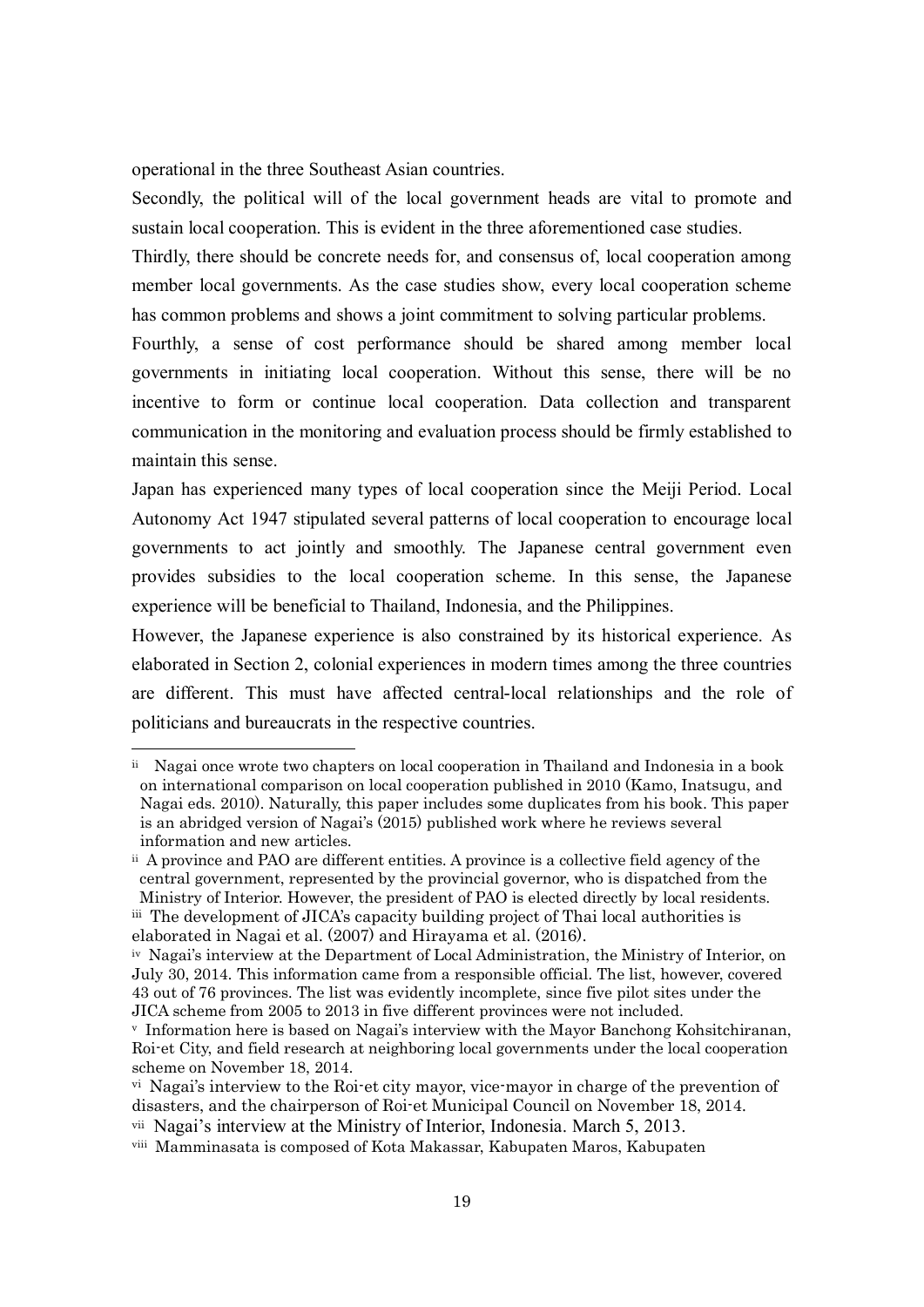Sungguminasa, and Kabupaten Takalar. Nagai conducted field research on October 23 and 24, 2014 in Makasar City. I would like to extend my sincere appreciation to Professor Dias Pradadimara of Hasanudin University for providing research assistance.

ix Sarbagita is composed of Kota Denpasar, Kabupaten Badung, Kabupaten Gianyar, and Kabupaten Tabanan.

<sup>x</sup> Banjarbagra is composed of Kota Banjalmasin, Banjar district, Kota Banjar Baru, Kabupaten Tanalau, and Kabupaten Balitokuara.

xi Mebidangro is composed of Kota Medan, Kabupaten Binjai, Kabupaten Deliserdan, and Kabupaten Karo. Nagai conducted field research on March 3, 2014 in Medan City and other member districts. I would like to extend my sincere appreciation to Professor Hatta of North Sumatra University for providing research assistance.

xii On June 2010, Konrad-Adenauer Stifung Foundation listed Kartamantul as one of the 16 best examples of local governance practiced by municipal governments in Thailand, the Philippines, Indonesia, Vietnam, and Cambodia.

(http://www.kas.de/philippinen/en/pages/8214/) Accessed on March 14, 2014.

xiii In this respect, Kartamantul seems exceptional in the sense that Kartamantul is keen on fiscal expenditure as well as economic merit of scale. Kartamantul is reluctant to allow new local governments to join in to keep efficiency and effectiveness of service delivery and to increase policy areas of cooperation (March 1, 2013, interview by the Nagai at the Kartamantul Joint Secretariat).

xiv A general overview on local cooperation in the Philippines is well depicted in the 2 symposium reports on "local alliance" (EU 2010b: 24). The first symposium was held in Bacolod on August 21 and 22, 2008 and the second was held in Cebu on September 22 and 24, 2009. This symposium was financially supported by EU representatives in the Philippines, in collaboration with GTZ, CIDA (Canadian International Development Agency), and the Local Governance working group of the Philippines Development Forum.

xv The description of the Palma Alliance is based on Nagai's interview with the Aleosan Mayor, Vicente C. Sorupia, who chairs the Palma Alliance. The interview was conducted on October 12, 2014. More information can be found at the Galing Pook Foundatoin website (http://www.galingpook.org/main/images/gpic\_presentations/Day1\_PM\_Panel1\_1Philip pines%28PALMA%29\_Cabaya.pdf, accessed on March 13, 2015), and other written documents. This interview was achieved by the kind introduction of Professor Alex Brillantes, Jr. of the University of the Philippines, at Diliman.

xvi Initially, there were six participating local governments: Pigcawayan town, Alamada town, Libungan town, Midsayap town, Aleosan town, and North Cotabato Province. Since Pikit Town and Bansilan Town participated in the Alliance on April 25, 2008 and August 18, 2011 respectively, it is now composed of eight local governments and its name was changed to PALAM+PB Alliance.

Japanese

 $\overline{a}$ 

Council of Local Authorities for International Relations (CLAIR) (2004), *Local* 

*Administration in ASEAN Countries* (ASEAN shokoku no Chiho Gyosei)

Hirayama, Shuichi, Fumio Nagai, Yoichiro Kimata, *State Building from the Local: Japan's and Thailand's 15 years' challenge toward local cooperation*, Saeki Publishing, 2016.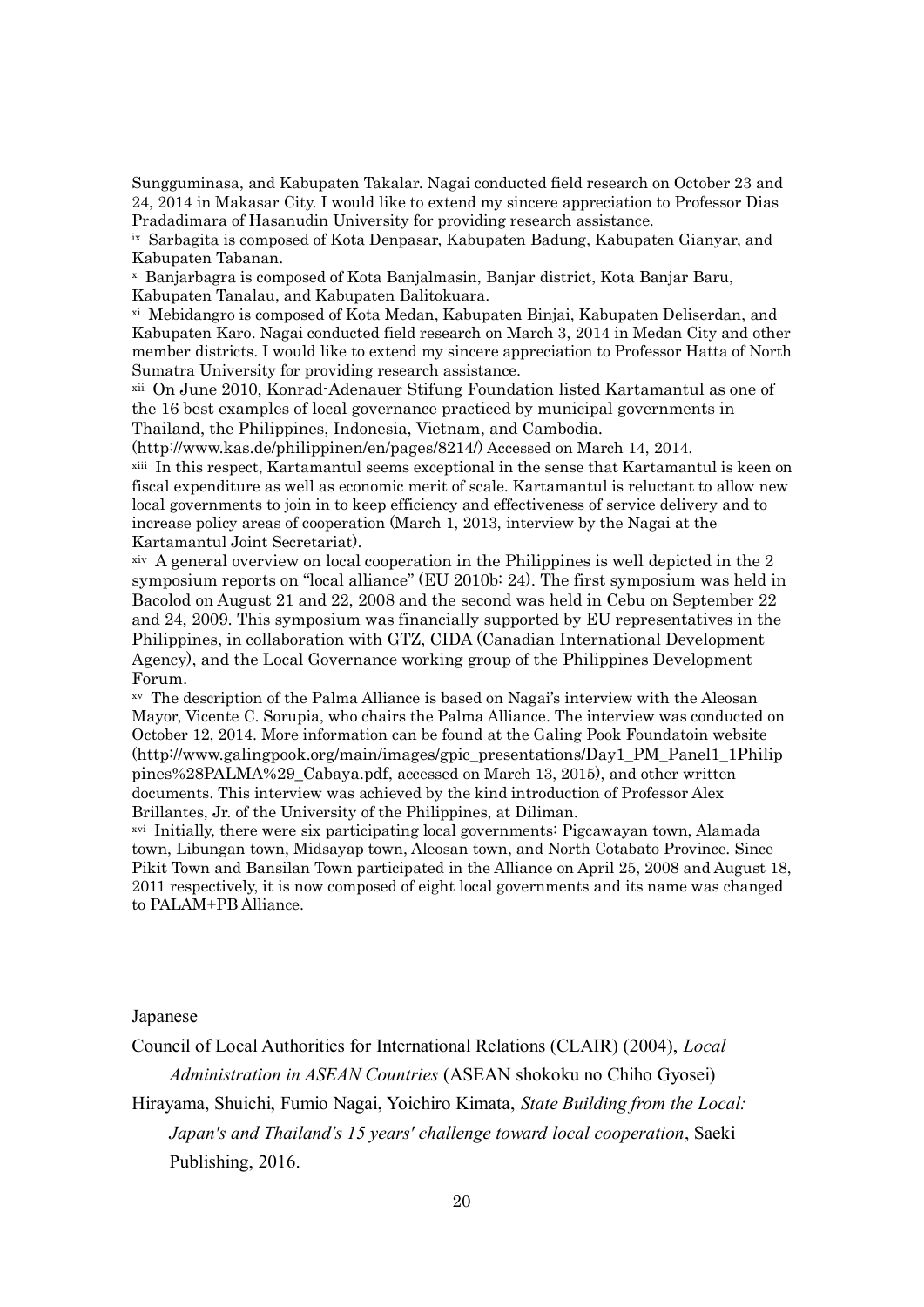- Kamo, Toshio (2010) "Amalgamation and Association of local governments: International Comparison of Local Government Reform," Kamo, Inatsugu and Nagai eds.(2010), *International Com"parison of Local Cooperation: Beyond the Amalgamation of 'Heisei Era,* Kyoto: Minerava Shobo.
- ----, Hiroaki Inatsugu and Fumio Nagai eds.(2010), *International Comparison of Local Cooperation: Beyond the Amalgamation of 'Heisei Era,* Kyoto: Minerava Shobo.
- Katayama, Yutaka (2001) " Decentralization in the Philippines," Japan International Cooperation Agency (JICA) ed., *Local Administration and Decentralization*, pp. 109-132.
- Nagai, Fumio (2001) "Current situation of decentralization in developing countries: the case of Thailand," Institute for International Cooperation, Japan International Cooperation Agency ed, *Local Administration and Decentralization*, pp. 47-108.
- ---- (2008a) "Local governance in Thailand after decentralization: The Possibilities of Local Cooperation Management: JICA's policy suport (3)," in *JCC Report* (Japanese Chamber of Commerce in Bangkok) , No. 548, 2008, pp. 49-55.
- ---- (2008b) "Decentralization Reform: Outcome of 'modernization without rationalization," Tamada, Yoshifumi and Funatsu Tsuruyo eds., *Thailand in Motion: Political and Administrative Changes, 1991-2006*, the Institute of Developing Economies, JETRO, 2008, pp. 117-158.
- ---- (2010a), "Local cooperation in the era of division of local governments: Indonesia," Kamo, Inatsugu and Nagai eds., *International Comparison of Local Cooperation: Beyond the Amalgamation of 'Heisei Era,'* Kyoto: Minerava Shobo, 2010, pp 106-129, 218-220.
- ---- (2010b) "Establishment of local governments, amalagamation of local governments and Local cooperation: case of Thailand," Kamo, Inatsugu and Nagai eds., *International Comparison of Local Cooperation: Beyond the Amalgamation of 'Heisei Era,'* Kyoto: Minerava Shobo, 2010, pp. 85-106, 215-218.
- ---- (2015) "Current Situation and issues of the local cooperation in Southeast Asia: Comparison among Thailand, Indonesia and the Philippines," Ikawa, Hiroshi eds., *Decentralization Reform and Foundations of Local Governance in Asian Countries* (final report of the Research Project on the Results of Decentralization Reform and Foundations of Local Governance in Asian Countries, supported by the Japan Society for the Promotion of Science, JSPS KAKENHI Grant Number 23243020) Volume 1," pp. 145-181.

Funatsu, Tsuruyo and Nagai, Fumio eds (2012). *Changing Local Government and*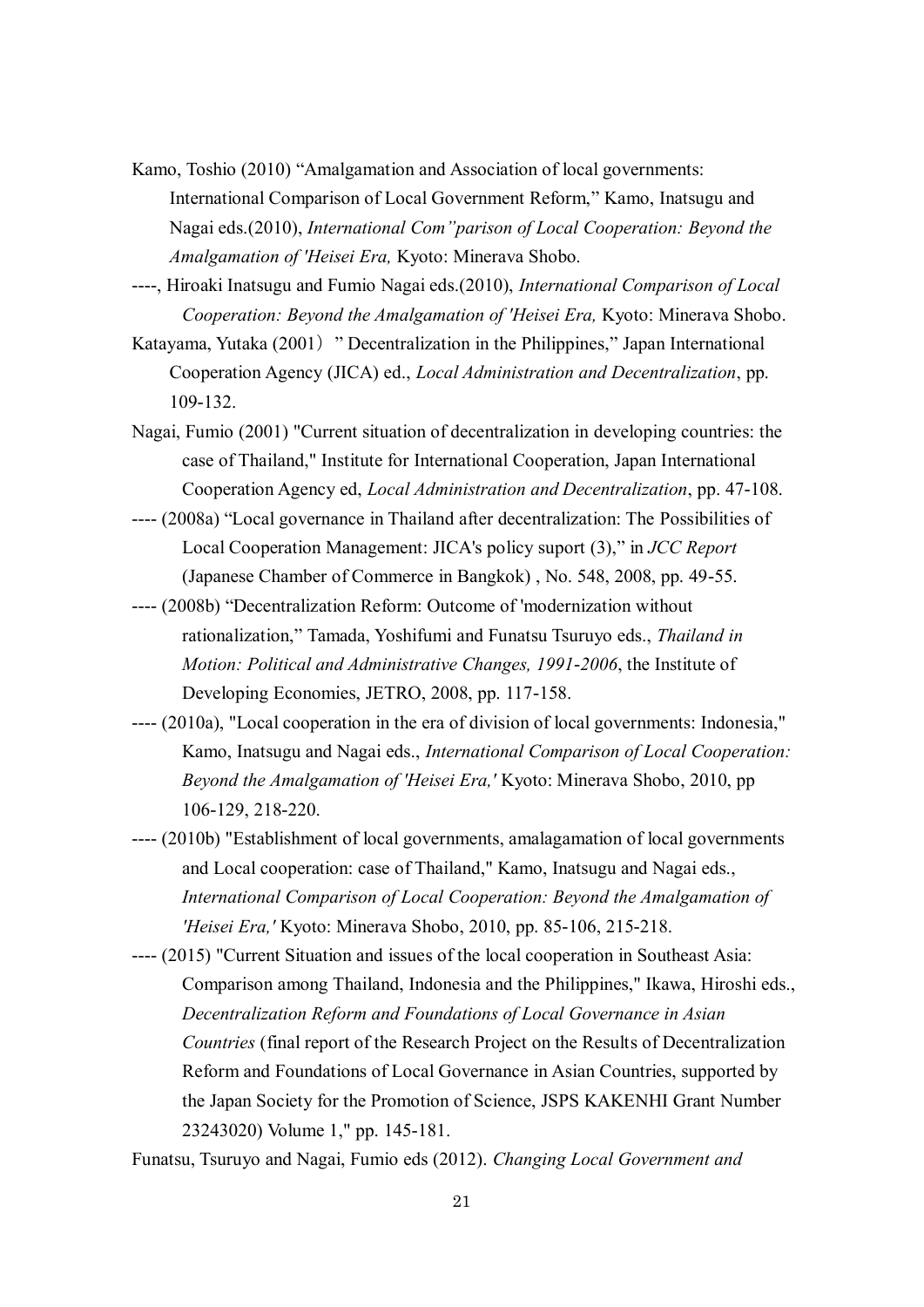*Governance in Southeast Asia*, Chiba: JETRO-IDE.

- Riggs, Fred W. (1966) *Thailand: Modernization of a Bureaucratic Polity*, University of Hawaii Press.
- Ryu, Kyoto (2010) "Local governance in Foreign Countries," Michio Muramatsu ed., *Textbook on Local Governance*, 2nd edition, Toyokeizaishinposha.

[English]

- European Union Delegation to the Philippines (2010a). *Critical Ingredients in Building and Sustaining Inter-Local Cooperation.*
- -ditto- (2010b). Cooperation in Action: Lessons from the  $2<sup>nd</sup>$  Inter-Local Government Units Alliances Summit.
- Firman, Tommy (2010) "Multi local-government under Indonesia's decentralization reform: The case of Kartamantul (The Greater Yogyakarta)," *Habitat International*, 34, pp. 400-5.
- Goldsmith, Michael J. and Edward C. Page eds. (2010) *Changing Government Relations in Europe: From localism to intergovernmentalism*, Routledge, Abingdon.
- Hesse, Joachim Jens ed(1991) Local Government and Urban Affairs in International Perspective – Analysis of Twenty Western Industrial Countries, Nomos Verlagsgesellshaft.
- Larroza, Mary Lou B. (2003) "*The Role of Governance Networks for Local-Wide Resource Management in the Philippines*," a paper presented to the Seminar on the Toward Further Development of Coastal Resource Management: Lessons Learned Through Locally-Based Coastal Resource Management in Pathem District, Chumporn Province, Thailand, February 17-22, 2003.
- Nagai, Fumio, Kazuyo Ozaki, and Yoichiro Kimata (2007). Case Study Report on Capacity Development: JICA Program on Capacity Building of Thai Local Authorities, Institute for International Cooperation, Japan International Cooperation Agency.
- Pathan Suwanamongkol (2002). "Local Cooperation," in Department of Local Administration, the Ministry of Interior, Thai Government and Japan International Cooperation Agency, *Thailand Japan Joint Research Project on Capacity Building of Thai Local Authorities*.
- Wahyudi Kumorotomo (2010). Challenges of Inter-Local Cooperation in Indonesia's Decentralized Governance: The Case of Kartamantul, Jogya Province," Journal